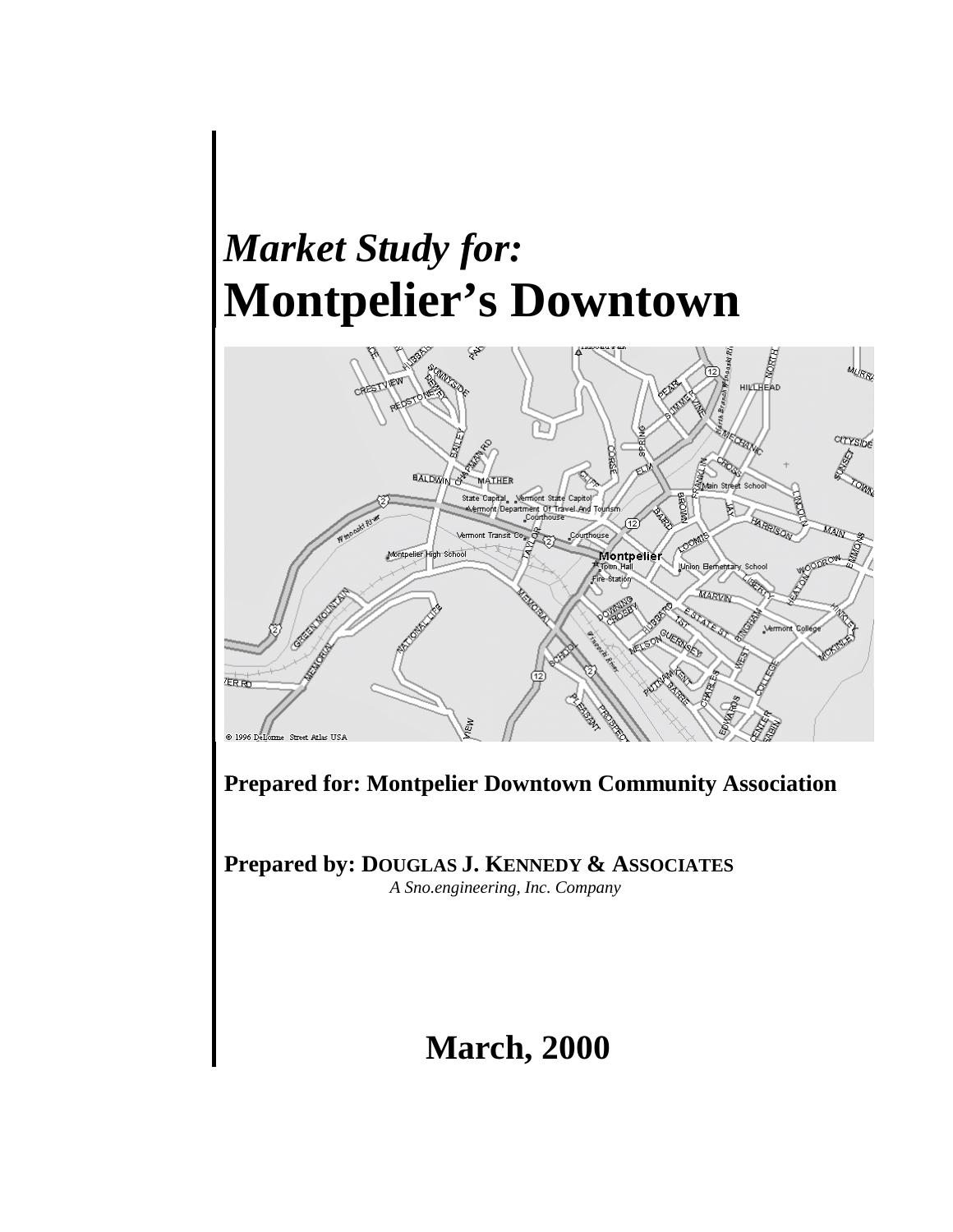## **Table of Contents**

## **Introduction - 2**

## **Background Research – 4**

## **The Markets – 4**

*Downtown Residents – 4 Downtown Workers – 5 Regional Residents – 6 Tourism and Travel Markets – 8*

## **The Economy – 9**

*Economic Indicators – 9 The Downtown Economy – 12 Economic Projections – 14 Summary – 15*

## **Travel and Tourism Activity – 16**

## **Study Research – 18**

**Study Interviews – 18**

## **The Office Market and the Professional Sector – 21**

### **Retailing in Downtown – 24**

*Regional Market Characteristics – 24 Retail Performance in Downtown – 26 Comments – 28*

## **Findings and Recommendations – 29**

*Database – 29 Housing – 29 Retailing – 30 Downtown Marketing – 31 Downtown Organization – 31 Business Development and Recruiting – 32 Public Infrastructure – 33 Travel/Tourism - 34*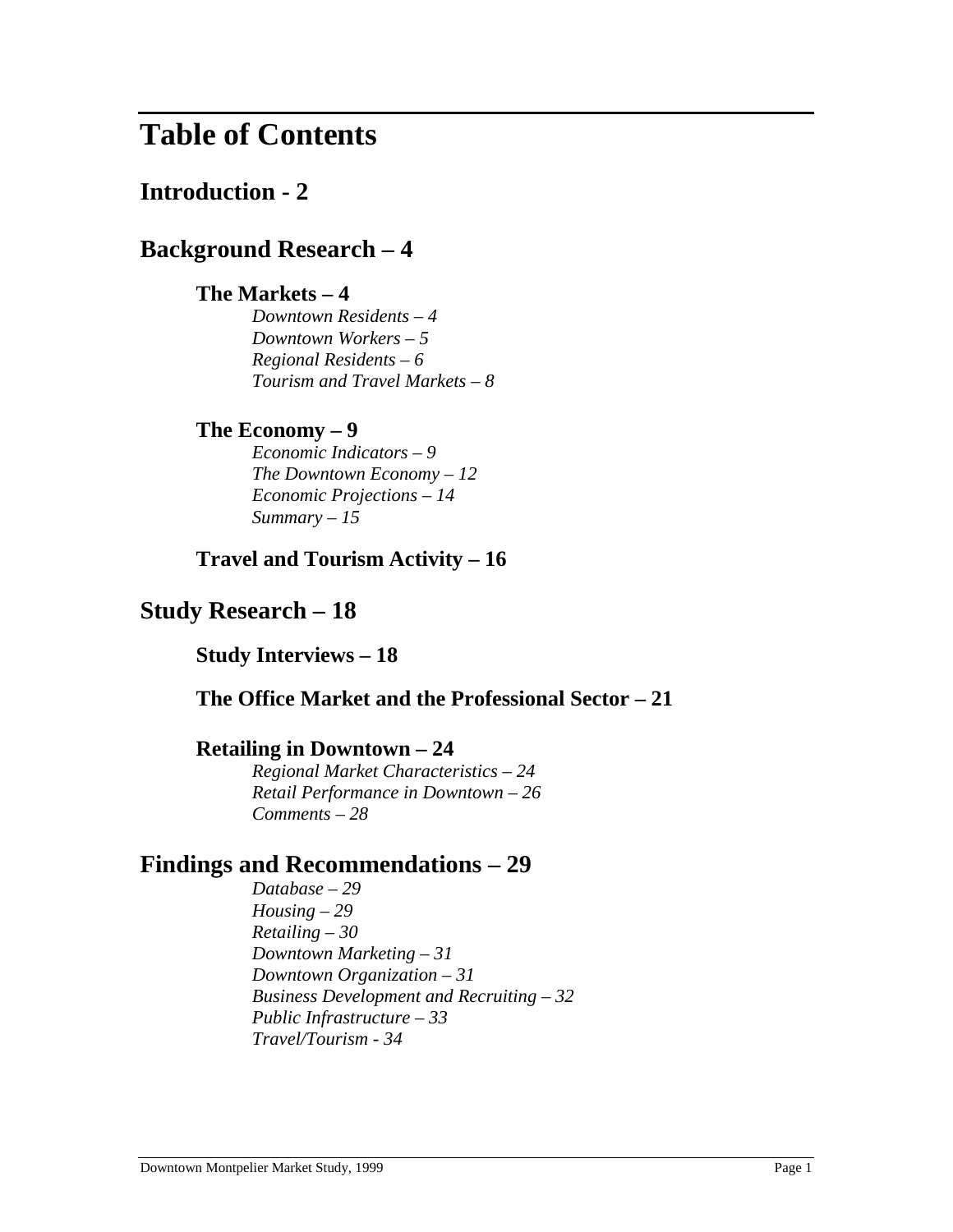## **Introduction**

The following report summarizes the major findings and recommendations resulting from an economic and market study of downtown Montpelier, Vermont. The study and findings were undertaken by DOUGLAS J. KENNEDY AND ASSOCIATES working with the Montpelier Downtown Community Association. In addition, the City of Montpelier's Planning and Development Department was closely involved with the study effort.

The Montpelier Downtown Community Association has a four-point approach to downtown revitalization, including: strengthening the downtown economic base; promoting an marketing the downtown; planning design changes to enhance the downtown's built environment and; recommending a structure for a stable and self-supporting downtown organization. The Economic Restructuring Committee is one of four subcommittees established to fulfill these missions. In order to improve understanding of the downtown's economy and shape the strategic action plan for economic growth, the Committee decided to undertake a Market Analysis. The Request for Proposals for the study listed a number of critical issues, focusing on understanding the downtown and identifying steps that will ensure the downtown's continued economic success.

The study and recommendations cover a number of related issues, including:

- *Defining the Markets* who uses the downtown?
- *The Downtown Economy –* how is it doing?
- *Downtown Retailing* what uses are doing well and what new uses will complement the downtown?
- *Professional Sector* what is the role of this sector in the downtown and what are its prospects for growth?
- *Downtown Utilization* there are a significant number of employees working just outside of the downtown core. How can they be induced to use the downtown on a more regular basis?

The major sections of the report are:

- The Markets
- The Economy
- Travel and Tourism Activity
- Study Interviews
- The Office Market and the Professional Sector
- Retailing in Downtown
- Findings and Recommendations

The study findings and recommendations are based on a methodology that included:

• *Interviews* – a cross-section of persons familiar with the downtown were interviewed either in person or by phone. Typically, interview subjects either work in the downtown, own businesses in the downtown, or are otherwise involved in downtown activities.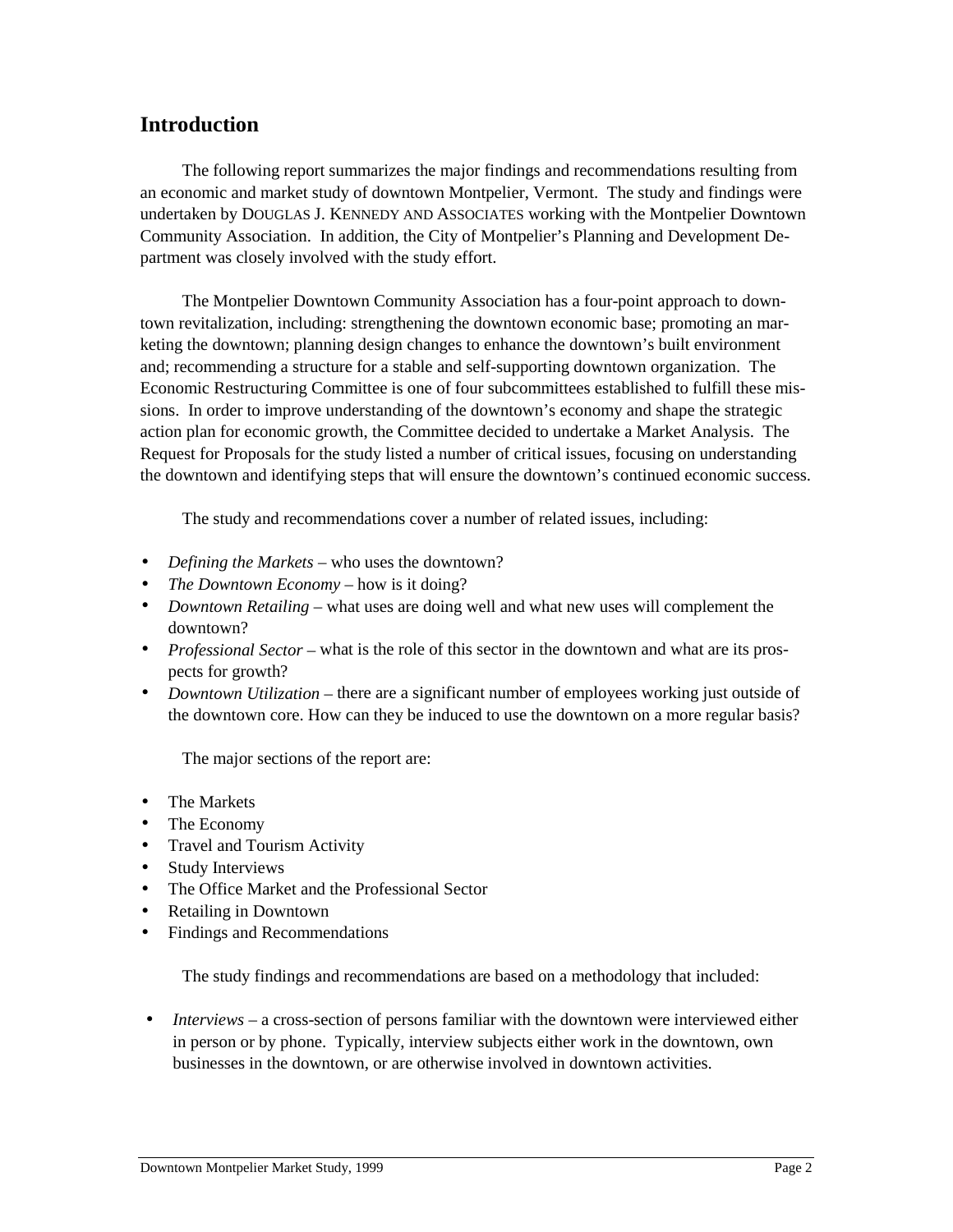- *Meetings* several meetings with the Economic Restructuring Committee and Montpelier's Planning and Development Director helped to shape study direction and served as a soundboard for draft reports.
- *Research* a variety of sources were tapped to collect background data for the study. These include traditional research sources such as the U.S. Bureau of the Census, a variety of Vermont State Departments and Agencies and the City of Montpelier as well as private demographic forecasting companies, data from a report completed by Lendco, Ltd., the 'Downtown Database' initially supplied by Dun & Bradstreet and formatted for study use by Brenda Hausauer and tourism research completed by the University of Vermont.
- *Analysis* study research and interviews were synthesized by the analyst to develop findings and recommendations.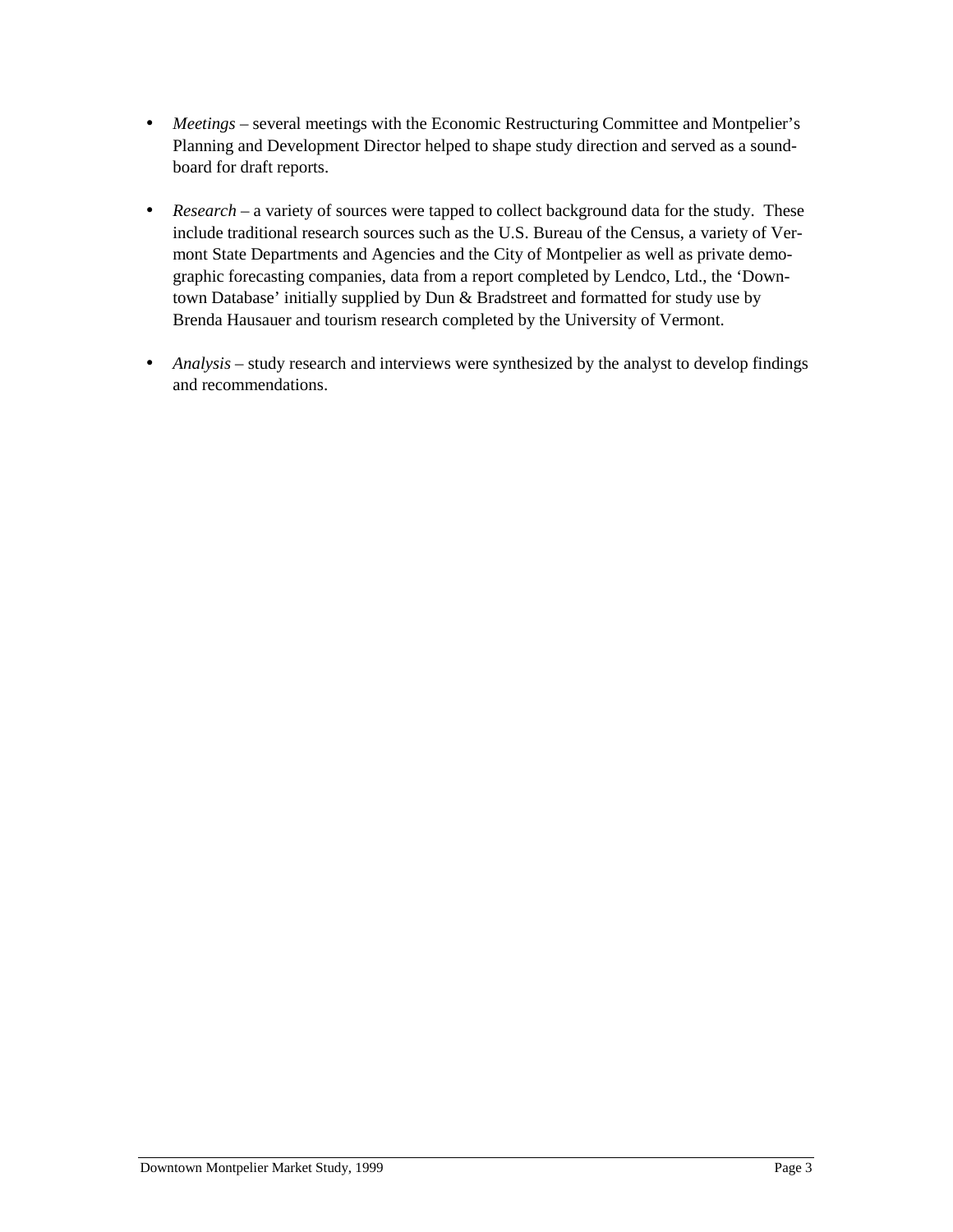## *Background Research*

## **The Markets**

Downtown Montpelier draws upon several distinct – and sometimes overlapping – markets. These include; Downtown Residents, Downtown Workers – and those who work nearby, Regional Residents and Travelers/Tourists. Each of these markets has its own profile and market needs. Most significantly, a successful downtown must often employ varying strategies to keep each of these markets happy. Summaries are provided below:

#### *Downtown Residents*

The defined downtown study area has a relatively small population. A recent estimate indicated that there were approximately 400 housing units within the defined area. Since downtown households tend to be relatively small (average of 2.0 persons per household<sup>1</sup>), it is estimated that the current population of the downtown is 800 persons.

While the population of the defined area is small, population density increases immediately outside of the downtown area. It is estimated that there is a population of approximately 3,050 persons living within ½ mile of the intersection of State and Main and approximately 4,700 persons living within one mile of the intersection of State and Main. The population living within  $\frac{1}{2}$ mile of State and Main is particularly important as many of these residents regularly use downtown services and make a significant contribution to the overall level of activity in the downtown.

It appears unlikely that the population of the defined downtown will grow during the next five years and, given current trends, is likely to decrease. The conversion of residential space to office use is currently decreasing the downtown housing stock.

- The evidence indicates that the downtown population has lower income levels than the area average; (1) the inventory of housing units indicated that 108 of the 400 total (27 percent) housing units were subsidized and; (2) available household income data indicates that households living within one mile of State and Main have household incomes that are roughly 15 percent lower than those for all Montpelier residents. However, since downtown households are typically smaller than average, the income gap is not as marked on a per capita basis.
- Demographic data also indicates that downtown residents tend to be older than residents of surrounding areas; 16.7 percent of the persons living in or near the downtown are aged 65 years or more. This is true of only 12.9 percent of those living in the region.
- The spending potential of the 3,050 persons living within  $\frac{1}{2}$  mile of State and Main is important to downtown businesses. The following table shows their total, annual spending poten-

 $\overline{a}$  $1$  Figure estimated based on an assumed reduction of the documented average household size for the entire region.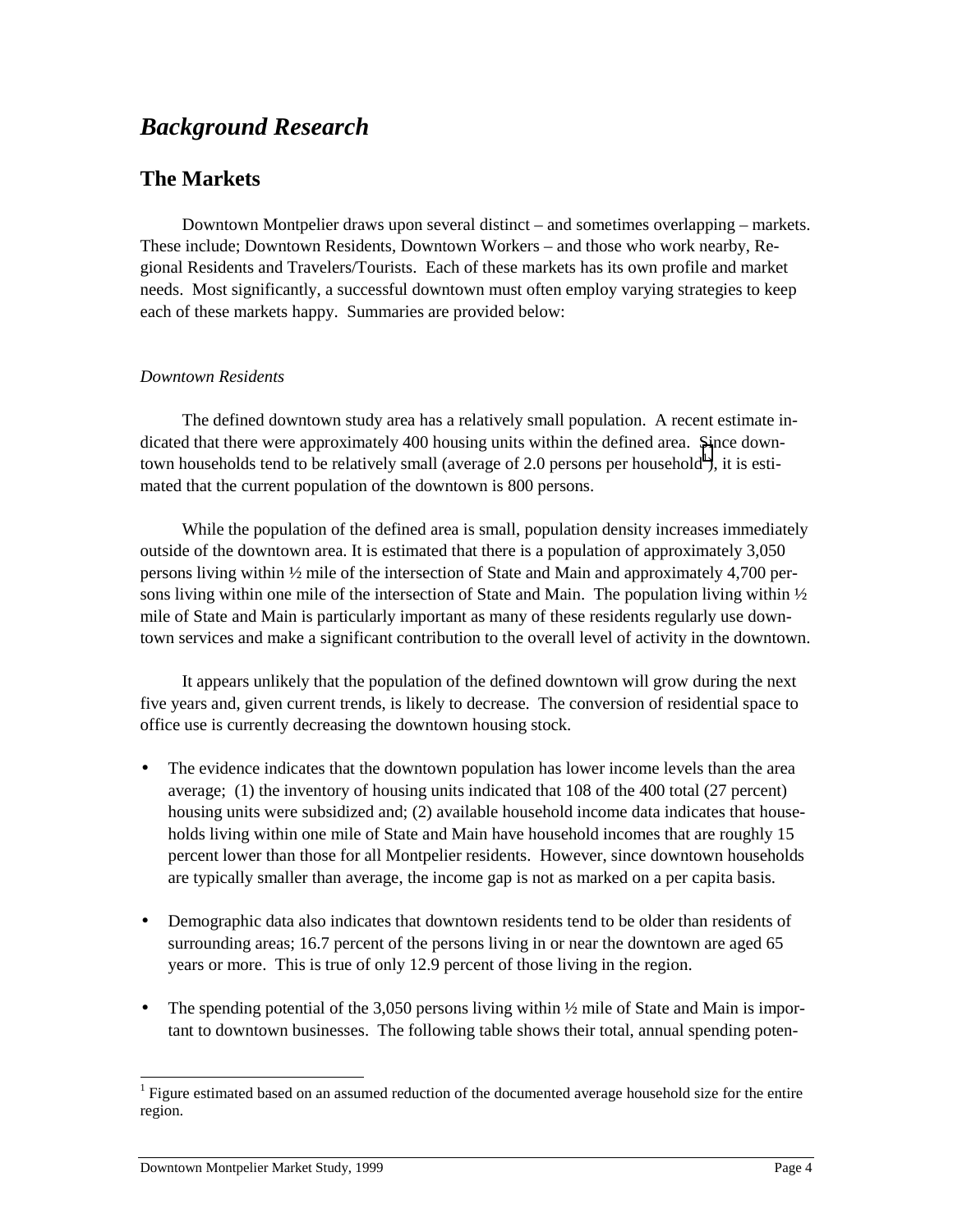tial in several major retail categories. It is important to note that the figures show *total* expenditures. A substantial portion of these expenditures occurs outside of the downtown.<sup>2</sup>

|                         | <b>Downtown Market Population (1999)</b> |           |  |  |  |  |  |  |  |
|-------------------------|------------------------------------------|-----------|--|--|--|--|--|--|--|
|                         | Total, Annual                            |           |  |  |  |  |  |  |  |
|                         | Expenditures                             | Per       |  |  |  |  |  |  |  |
|                         | (in \$000s)                              | Household |  |  |  |  |  |  |  |
| Groceries               | \$4,791                                  | \$3,142   |  |  |  |  |  |  |  |
| Dining Out              | \$1,843                                  | \$1,209   |  |  |  |  |  |  |  |
| Apparel                 | \$1,875                                  | \$1,230   |  |  |  |  |  |  |  |
| Drugs                   | \$741                                    | \$486     |  |  |  |  |  |  |  |
| Leisure & Entertainment | \$2,412                                  | \$1,582   |  |  |  |  |  |  |  |
| Home Furnishings        | \$3,386                                  | \$2,220   |  |  |  |  |  |  |  |

#### **Retail Spending Potential in Selected Categories: Downtown Market Population (1999)**

Source: CACI data interpreted by DOUGLAS J. KENNEDY & ASSOCIATES.

Contacts feel that the downtown serves the resident population relatively well. Day to day shopping needs (Groceries, Drugs) can be found in the downtown, as well as several other convenience oriented retail businesses. $3$  The downtown has limited specialty shopping for the usual household needs (Apparel). However, these stores can be found nearby. Further, the downtown offers a range of employment and cultural opportunities. It will be important for Montpelier to maintain its convenience retail base.

#### *Downtown Workers*

The downtown database indicates that there are 2,200 workers in the defined downtown area. However, the database includes only private sector establishments. In addition to the significant presence of Federal, State and Local government operations in the downtown, there are a substantial number of social service and other public sector offices. A 1994 survey indicated that there were 2,367 state workers in the downtown area. After accounting for these public sector workers, it is estimated that there are a total of 4,700 to 4,800 workers in the defined downtown area. The area immediately surrounding the defined area also includes a substantial number of workers – including major employers such as National Life.

The downtown employee market is likely to grow. Even without new building development, there is ongoing conversion of residential and vacant space to office space. The State of Vermont has indicated that it may need as much as 140,000 square feet of new office space dur-

<sup>&</sup>lt;sup>2</sup> Based on data provided by CACI (private demographics forecasting vendor) and interpreted by DOUGLAS J. KENNEDY & ASSOCIATES.

<sup>&</sup>lt;sup>3</sup> The downtown database provided by the Economic Structuring Committee based on data acquired from Dun & Bradstreet. Raw figures were manipulated and formatted by Brenda Hausauer of the Economic Restructuring Committee.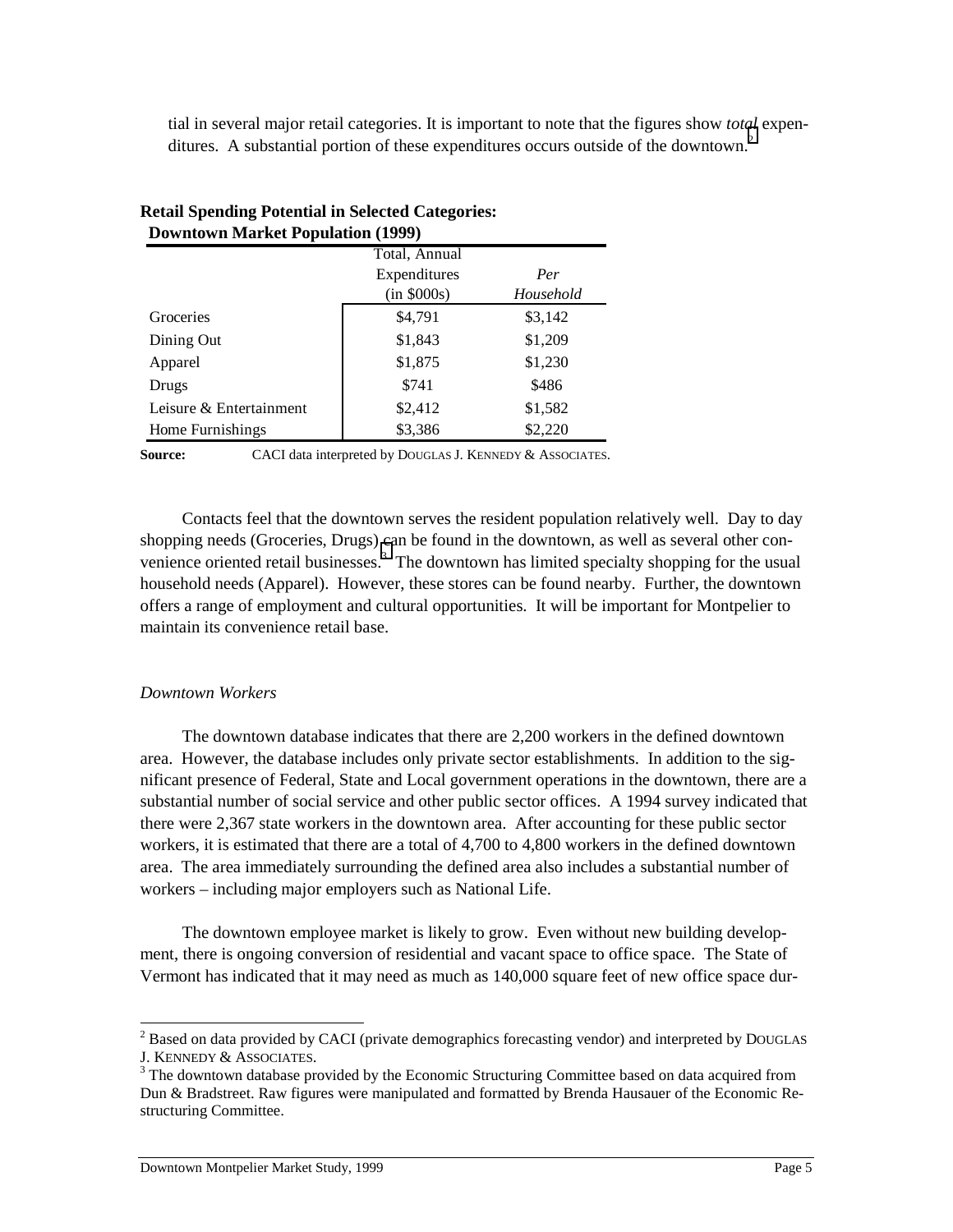ing the next 15 years. Further, the potential for additional development of commercial building space along the riverfront holds potential for increasing employment in the downtown area.

• Overall, the average wage of downtown workers is just slightly higher than that for all workers in the area. There are a significant number of well-paid workers in the downtown; but these workers are balanced out by lower paid workers in Retail and several Services sectors. While downtown wages do not exceed area averages, survey work completed in 1993 indicated that many downtown workers lived in dual-earner households, resulting in average *household* incomes that exceeded the area median.

#### *Regional Residents*

Traditionally, downtowns in the northeast have enjoyed well defined trade areas – the geographic areas from which they regularly drew their customer bases. In a traditional setting, a central city or commercial base drew not only on its own residents, but also on the residents of surrounding, rural communities. The limits of any community's trade area depended on the extent of its commercial offerings and the distance to other competing centers. Downtowns still have trade areas, but current market realities have changed the traditional trade balance. Shopping centers, malls and big box stores have, in most instances, superseded downtowns as *the* central shopping locations.

While Montpelier's hold on its traditional trade area has diminished, contacts with downtown business operators make it clear that most businesses still draw customers from well outside of the community. This geographic area can vary considerably from business to business – while a small grocery store is unlikely to draw customers from outside of its immediate neighborhood, a 'destination' restaurant or cultural attraction may draw customers from a multi-county area. Overall, it appears that the downtown's trade area extends throughout Washington County and to several towns in Orange and Lamoille Counties. This is an area extending out approximately 16 miles from the downtown.

Recent and projected changes in the demographics of the regional market area are shown in the table below.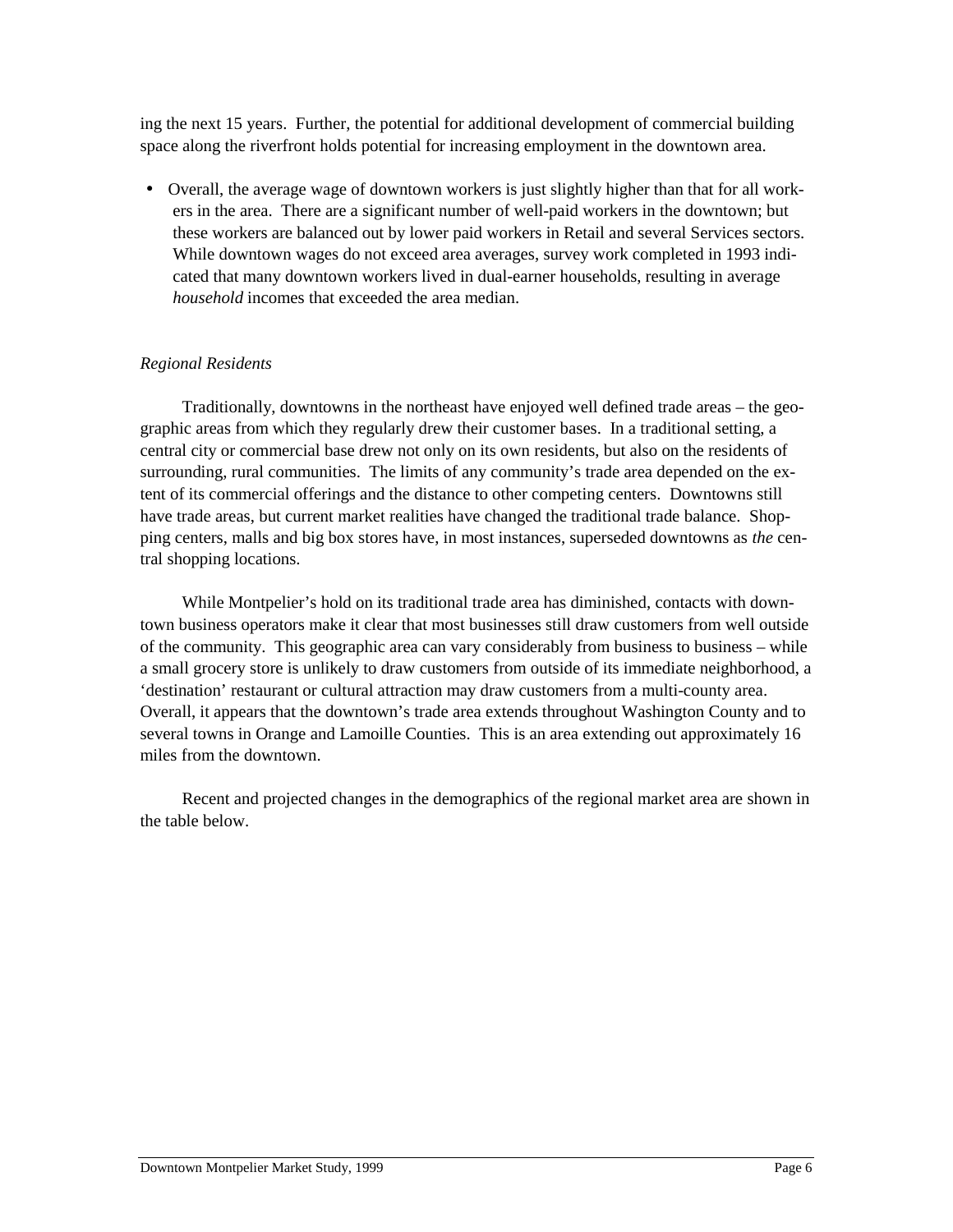| 1990     | 1999     | 2004     |
|----------|----------|----------|
| 60,845   | 62,976   | 63,640   |
|          | 2,131    | 664      |
|          | $0.4\%$  | 0.3%     |
| 23,208   | 25,165   | 26,049   |
|          | 1,957    | 884      |
| 2.5      | 2.4      | 2.4      |
| \$29,900 | \$38,541 | \$44,016 |
| 34.4     | 38.3     | 39.7     |
|          |          |          |

#### **Demographic Trends: Regional Market**

**Source:** CACI

At 0.38 percent annual growth, the regional population's growth rate has been relatively slow in recent years. By comparison, the statewide annual growth rate was 0.65 percent between 1990 and 1997. The projected annual growth rate for the next five years is 0.26 percent. The average household size has stabilized, while the population as a whole continues to age. The median household income is projected to grow at 2.7 percent annually during the next five years. This is a rate consistent with prevailing inflation, indicating that there will be no *real* change in household income levels.

• The spending potential of the regional population is important to downtown businesses. The following table shows their total, annual spending potential in several major retail categories. It is important to note that the figures show *total* expenditures. Most of these expenditures occur outside of the downtown.4

| <b>Regional Market Population (1999)</b> |                                              |                  |  |  |  |  |  |  |
|------------------------------------------|----------------------------------------------|------------------|--|--|--|--|--|--|
|                                          | Total, Annual<br>Expenditures<br>(in \$000s) | Per<br>Household |  |  |  |  |  |  |
| Groceries                                | \$78,853                                     | \$3,138          |  |  |  |  |  |  |
| Dining Out                               | \$29,327                                     | \$1,167          |  |  |  |  |  |  |
| Apparel                                  | \$29,679                                     | \$1,181          |  |  |  |  |  |  |
| Drugs                                    | \$12,116                                     | \$482            |  |  |  |  |  |  |
| Leisure & Entertainment                  | \$39,347                                     | \$1,566          |  |  |  |  |  |  |
| Home Furnishings                         | \$54,963                                     | \$2,187          |  |  |  |  |  |  |

## **Retail Spending in Selected Categories:**

Source: CACI data interpreted by DOUGLAS J. KENNEDY & ASSOCIATES.

 $\overline{a}$ 

 $4$  Based on data provided by CACI and interpreted by DOUGLAS J. KENNEDY & ASSOCIATES.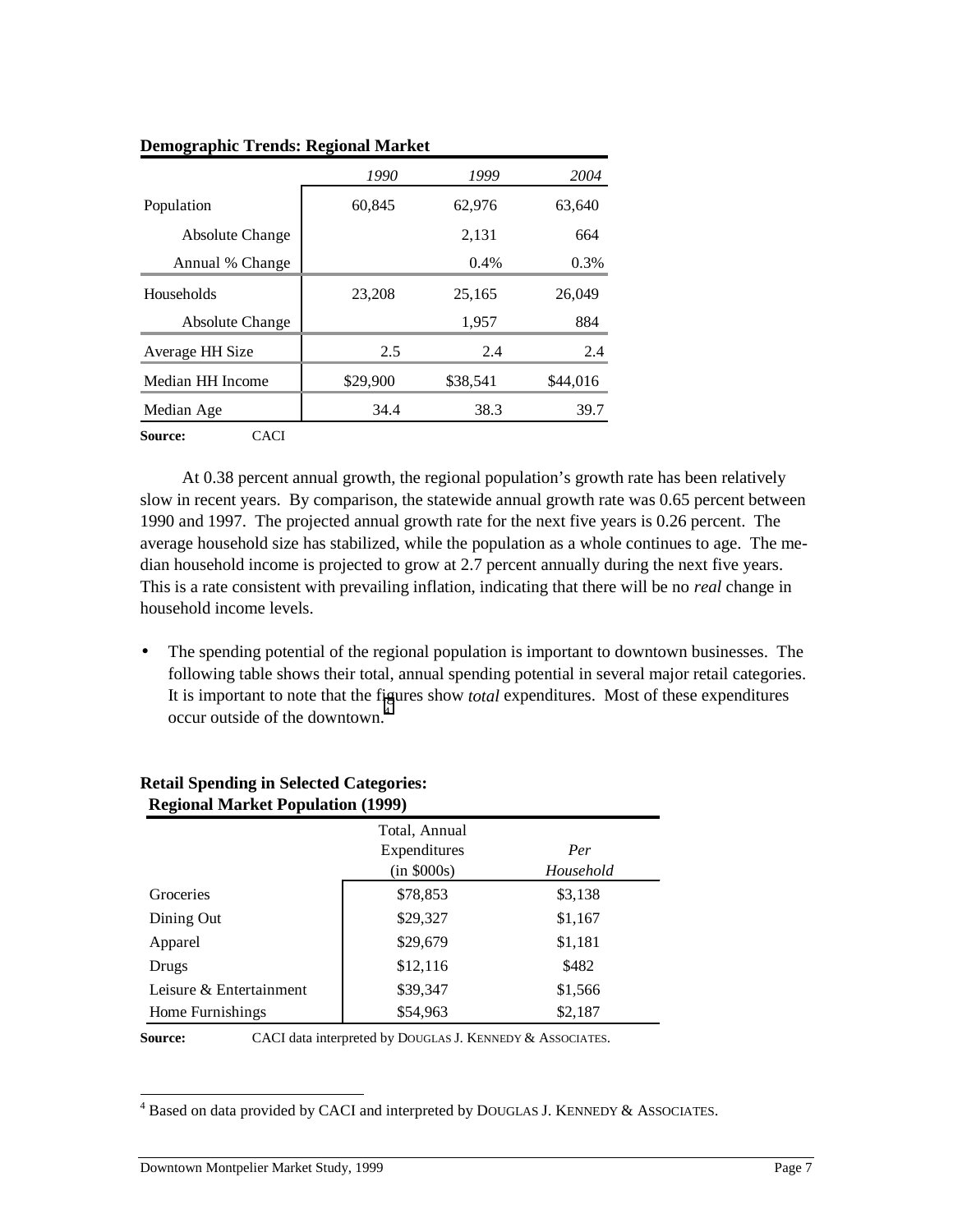#### *Tourism and Travel Markets*

Tourism and travel are broadly acknowledged to be growing at a rapid rate and offer significant opportunities for economic development. However, it is important to note that travel activity is does not benefit all regions and that the northeast has generally lost market share in recent years.

• The *Pathways for the 21<sup>st</sup> Century* document estimates that Montpelier attracts approximately 150,000 visitors on an annual basis. In 1997, Vermont tourism was estimated at 4.62 million persons, giving Montpelier only a 3.2 percent statewide market share. Regional visitors range broadly in terms of age, income, household type and other demographic factors. However, persons who have the time and financial means to travel are typically of above average income.

Vermont tourism research makes it clear that the typical Vermont traveler is of above average age. Vermont's major attractions – scenery, culture, history – are more attractive to an older traveler. While it is clear that Vermont's recreational assets – skiing, biking, etc. – are an essential component of the overall mix, the core traveler is more interested in passive pursuits. Significantly, these travelers tend not to have children as part of their travel party.

- Several trends are important in the travel market:
	- *Trip Duration* increasingly, travelers are replacing the traditional one or two week vacation with a number of short trips over the course of a year. This tends to keep travelers closer to home and is helpful to attractions throughout New England that are closer to the Northeast's major metropolitan markets.
	- *Eco-Tourism –* an increasing segment of the travel market is interested in discovering more about the environment in the places they travel. At the extreme, travelers spend their entire vacation studying/observing a particular ecology. However, for most travelers, eco-tourism might mean spending a few hours finding out about wildlife or plant species. While Montpelier is an 'urban' area, the city's two rivers offer some opportunities for eco-oriented exploration.
	- *Cultural Tourism –* travelers are increasingly interested in the customs, ethnicity, industries and other unique elements of the places they travel. This is particularly true of the aging baby boomer travel group. Montpelier's unique history and institutions are a real attraction to these persons. As the state capital, Montpelier has a 'built-in' travel attraction. Additional cultural travel can build off the attraction of the statehouse.
	- *Bus Tours* the bus tour business has shown steady growth in recent years. Most observers attribute this to an aging population. Experience has shown that any attraction or community that can convince bus tour operators that tour travelers will find interesting sights, programs or shopping opportunities can assure themselves of a steady flow of bus business during the tourist seasons.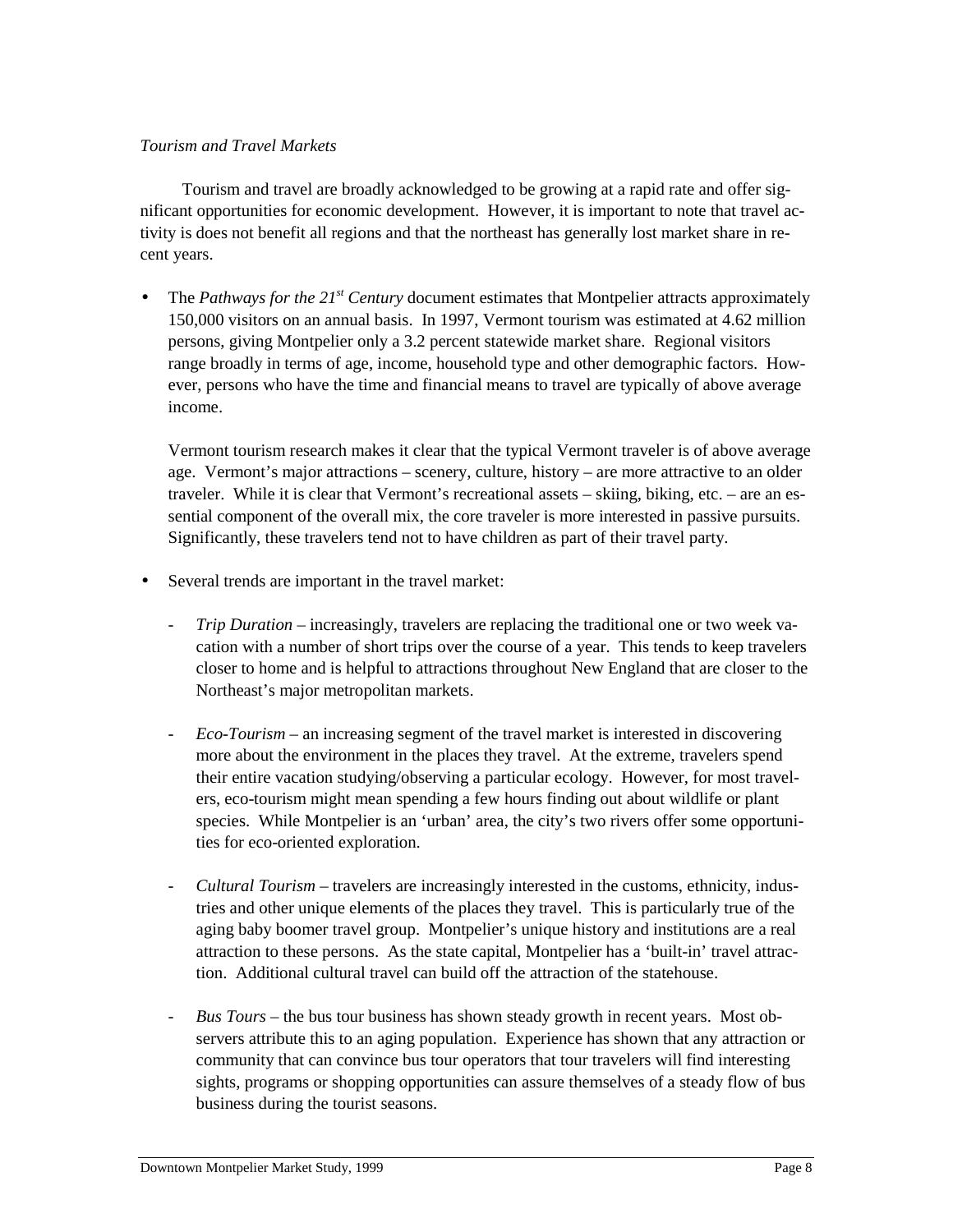## **The Economy**

While the regional economy is not booming, there has been an extended, slow growth period with no disruptions. This extended period of stability has begun to give area businesses confidence that they can invest and possibly expand. Assuming there is no serious economic disruption in the near future, it is expected that the market for downtown real estate will improve and that there could be pressure for some new commercial development.

#### *Economic Indicators*

The following table compares employment changes in Montpelier (entire City), Washington County and Vermont, for the period 1990 through 1998.<sup>5</sup>

|          | <b>Montpelier</b> |          | <b>Washington Cty.</b> |          | <b>Vermont</b> |          |
|----------|-------------------|----------|------------------------|----------|----------------|----------|
|          | Employment        | % Change | Employment             | % Change | Employment     | % Change |
| 1990     | 8,532             |          | 28,050                 |          | 289,200        |          |
| 1991     | 8.199             | $-3.9\%$ | 27,800                 | $-0.9\%$ | 284,200        | $-1.7\%$ |
| 1992     | 8.147             | $-0.6\%$ | 27,600                 | $-0.7\%$ | 289,500        | 1.9%     |
| 1993     | 8.344             | $2.4\%$  | 28,900                 | 4.7%     | 298,750        | 3.2%     |
| 1994     | 8.486             | $1.7\%$  | 29,100                 | $0.7\%$  | 300,050        | 0.4%     |
| 1995     | 8.509             | $0.3\%$  | 29,250                 | $0.5\%$  | 305,300        | 1.7%     |
| 1996     | 8,541             | $0.4\%$  | 29,250                 | $0.0\%$  | 308,900        | 1.2%     |
| 1997     | 8,527             | $-0.2\%$ | 29,650                 | 1.4%     | 314,050        | 1.7%     |
| 1998     | 8,597             | $0.8\%$  | 29,500                 | $-0.5\%$ | 319,150        | 1.6%     |
| Change   |                   |          |                        |          |                |          |
| 1990-'98 | 0.8%              |          | 5.2%                   |          | 10.4%          |          |
| Change   |                   |          |                        |          |                |          |
| 1993-'98 | 3.0%              |          | 2.1%                   |          | 6.8%           |          |

**Employment Trends: Montpelier, Washington County, Vermont**

**Source:** Vermont Department of Employment & Training

Overall, Montpelier and the Washington County area have not shown strong employment growth since 1990, or during the post-recession (1993- '98) period.

Local employment has not shown significant growth. However, the evidence indicates that the employment market is strong. The following graphic compares unemployment rates in Montpelier (entire City), Washington County and Vermont for September 1998, August 1999 and October 1999.

<sup>&</sup>lt;sup>5</sup><br><sup>5</sup> Employment data published by the Vermont Department of Employment and Training do not include selfemployed person and workers that are not covered by unemployment insurance.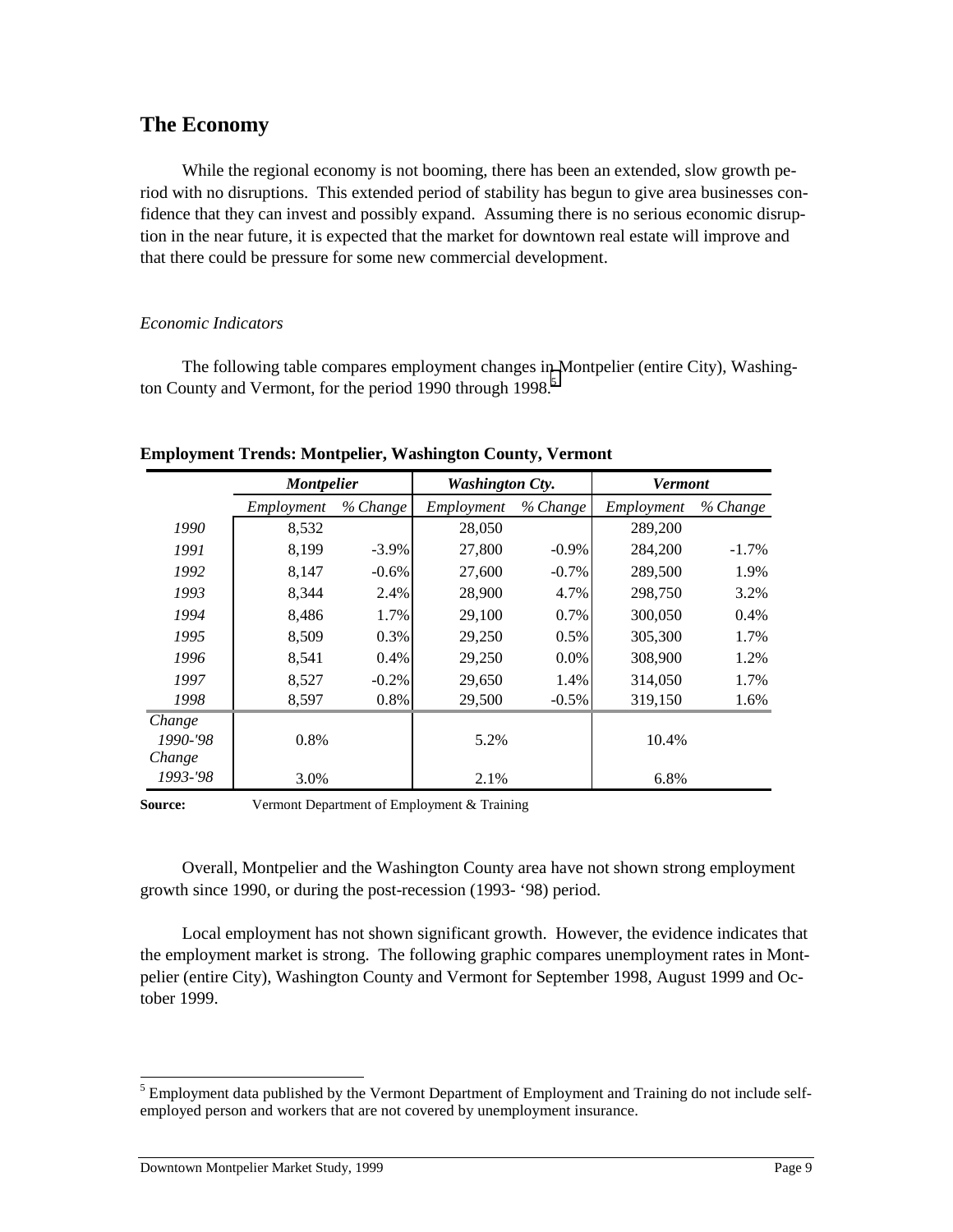

The unemployment rate in Montpelier was lower than that for the state or county in October of 1999.

Average wages in Montpelier are higher than those in Washington County or Vermont. Further, recent increases have more than kept pace with county and statewide increases. This is shown in the following table.

| 4.0%<br><b>Unemployment Rate</b><br>3.0%<br>2.0%<br>1.0%<br>$0.0\%$<br><b>Source:</b> | $4.7\%$<br>$2.3\%$<br>30/<br>Montpelier                                                                                                                                                                                                                         | $3.1\%$<br>$2.6\%$<br><b>Washington Cty.</b> | □ Oct. 1999<br>$2.9\%$<br>$2.6\%$<br>$2.5\%$<br><b>Vermont</b><br>Vermont Department of Employment & Training | $2.6\%$  |                |          |
|---------------------------------------------------------------------------------------|-----------------------------------------------------------------------------------------------------------------------------------------------------------------------------------------------------------------------------------------------------------------|----------------------------------------------|---------------------------------------------------------------------------------------------------------------|----------|----------------|----------|
| ber of 1999.<br>shown in the following table.                                         | The unemployment rate in Montpelier was lower than that for the state or county in<br>Average wages in Montpelier are higher than those in Washington County or Verm<br>Further, recent increases have more than kept pace with county and statewide increases. |                                              |                                                                                                               |          |                |          |
|                                                                                       | Average Wage Trends: Montpelier, Washington County, Vermont                                                                                                                                                                                                     |                                              |                                                                                                               |          |                |          |
|                                                                                       |                                                                                                                                                                                                                                                                 |                                              |                                                                                                               |          | <b>Vermont</b> |          |
|                                                                                       | <b>Montpelier</b><br>Annual                                                                                                                                                                                                                                     |                                              | <b>Washington Cty.</b><br>Annual                                                                              |          | Annual         |          |
|                                                                                       | Avg. Wage                                                                                                                                                                                                                                                       | % Change                                     | Avg. Wage                                                                                                     | % Change | Avg. Wage      | % Change |
| 1990                                                                                  | \$22,517                                                                                                                                                                                                                                                        |                                              | \$20,067                                                                                                      |          | \$20,531       |          |
| 1991                                                                                  | \$22,675                                                                                                                                                                                                                                                        | 0.7%                                         | \$20,617                                                                                                      | 2.7%     | \$21,355       | 4.0%     |
| 1992                                                                                  | \$24,111                                                                                                                                                                                                                                                        | 6.3%                                         | \$21,813                                                                                                      | 5.8%     | \$22,364       | 4.7%     |
| 1993                                                                                  | \$24,240                                                                                                                                                                                                                                                        | 0.5%                                         | \$22,218                                                                                                      | 1.9%     | \$22,702       | 1.5%     |
| 1994                                                                                  | \$25,107                                                                                                                                                                                                                                                        | 3.6%                                         | \$22,696                                                                                                      | 2.2%     | \$22,963       | 1.1%     |
| 1995                                                                                  | \$26,031                                                                                                                                                                                                                                                        | 3.7%                                         | \$23,424                                                                                                      | 3.2%     | \$23,582       | 2.7%     |
| 1996                                                                                  | \$26,858                                                                                                                                                                                                                                                        | 3.2%                                         | \$23,787                                                                                                      | 1.5%     | \$24,479       | 3.8%     |
| 1997                                                                                  | \$27,942                                                                                                                                                                                                                                                        | 4.0%                                         | \$24,807                                                                                                      | 4.3%     | \$25,506       | 4.2%     |
| 1998                                                                                  | \$28,549                                                                                                                                                                                                                                                        | 2.2%                                         | \$25,565                                                                                                      | 3.1%     | \$26,624       | 4.4%     |
| Change<br>1990-'98<br>Change                                                          | 26.8%                                                                                                                                                                                                                                                           |                                              | 27.4%                                                                                                         |          | 29.7%          |          |

**Average Wage Trends: Montpelier, Washington County, Vermont**

**Source:** Vermont Department of Employment & Training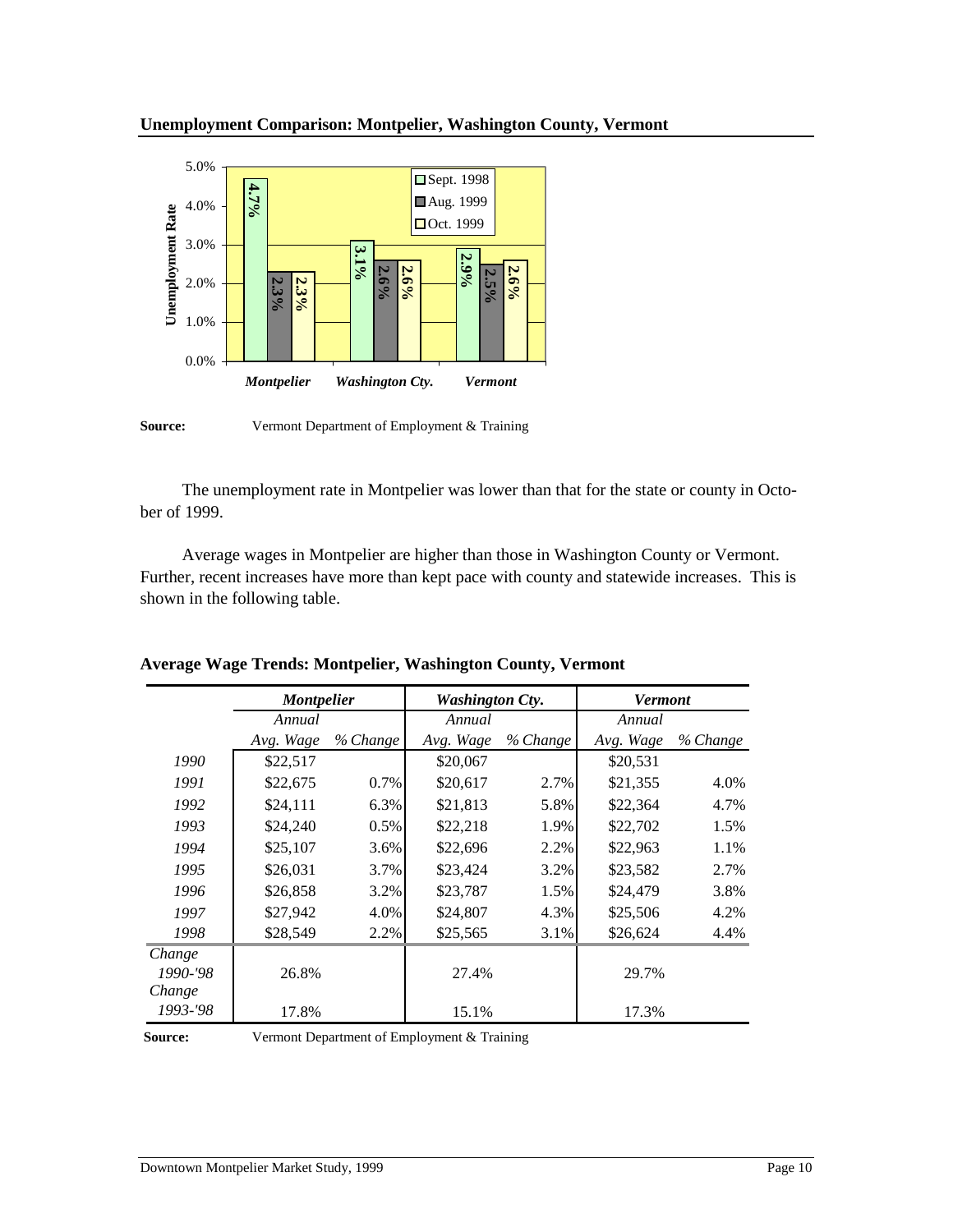Montpelier's total employment level has not changed considerably during the past 15 years. However, the distribution of employment by major industry group has undergone a substantial transformation. This is shown in the following table.

|                       | 1985    |              | 1990           |       | 1998           |        |          |        | 1985-'98 |  |
|-----------------------|---------|--------------|----------------|-------|----------------|--------|----------|--------|----------|--|
|                       | Employ- | % of         | <i>Employ-</i> | % of  | <i>Employ-</i> | $%$ of | Absolute | $\%$   |          |  |
|                       | ment    | <i>Total</i> | ment           | Total | ment           | Total  | Change   | Change |          |  |
| Agric/For/Fish/Mining | 10      | $0\%$        | 41             | 0%    | 83             | $1\%$  | 73       | 730%   |          |  |
| Construction          | 97      | $1\%$        | 175            | 2%    | 88             | $1\%$  | (9)      | $-9\%$ |          |  |
| Manufacturing         | 198     | 2%           | 270            | 3%    | 211            | 2%     | 13       | 7%     |          |  |
| Trans/PubUtility      | 254     | $3\%$        | 170            | 2%    | 326            | 4%     | 72       | 28%    |          |  |
| Wholesale             | 262     | $3\%$        | 210            | 2%    | 116            | $1\%$  | (146)    | $-56%$ |          |  |
| Retail                | 901     | 10%          | 1.087          | 13%   | 1,206          | 14%    | 305      | 34%    |          |  |
| <b>FIRE</b>           | 1,606   | 19%          | 1,804          | 21%   | 1,371          | 16%    | (235)    | $-15%$ |          |  |
| <b>Services</b>       | 1,385   | 16%          | 1,844          | 22%   | 2,199          | 26%    | 814      | 59%    |          |  |
| Government            | 3,939   | 46%          | 2,931          | 34%   | 2,997          | 35%    | (942)    | $-24%$ |          |  |
| <b>Totals</b>         | 8,652   |              | 8,532          |       | 8,597          |        | (55)     | $-1\%$ |          |  |

**Employment by Major Industry Trend: Montpelier**

Note: FIRE = Finance, Insurance and Real Estate

**Source:** Vermont Department of Employment & Training

The significant reduction in Government employment in the city between 1985 and 1990 has been more than made up for by increases in Retail and Services employment. Retail, FIRE, Services and Government employment account for 91 percent of all jobs in the City.

Statewide, Retail, FIRE, Services and Government employment account for 68 percent of total employment. Montpelier's unique combination of insurance and government activity gives it a substantially different employment mix. A comparison of the distribution of employment in Montpelier with that for Vermont is shown in the following graphic.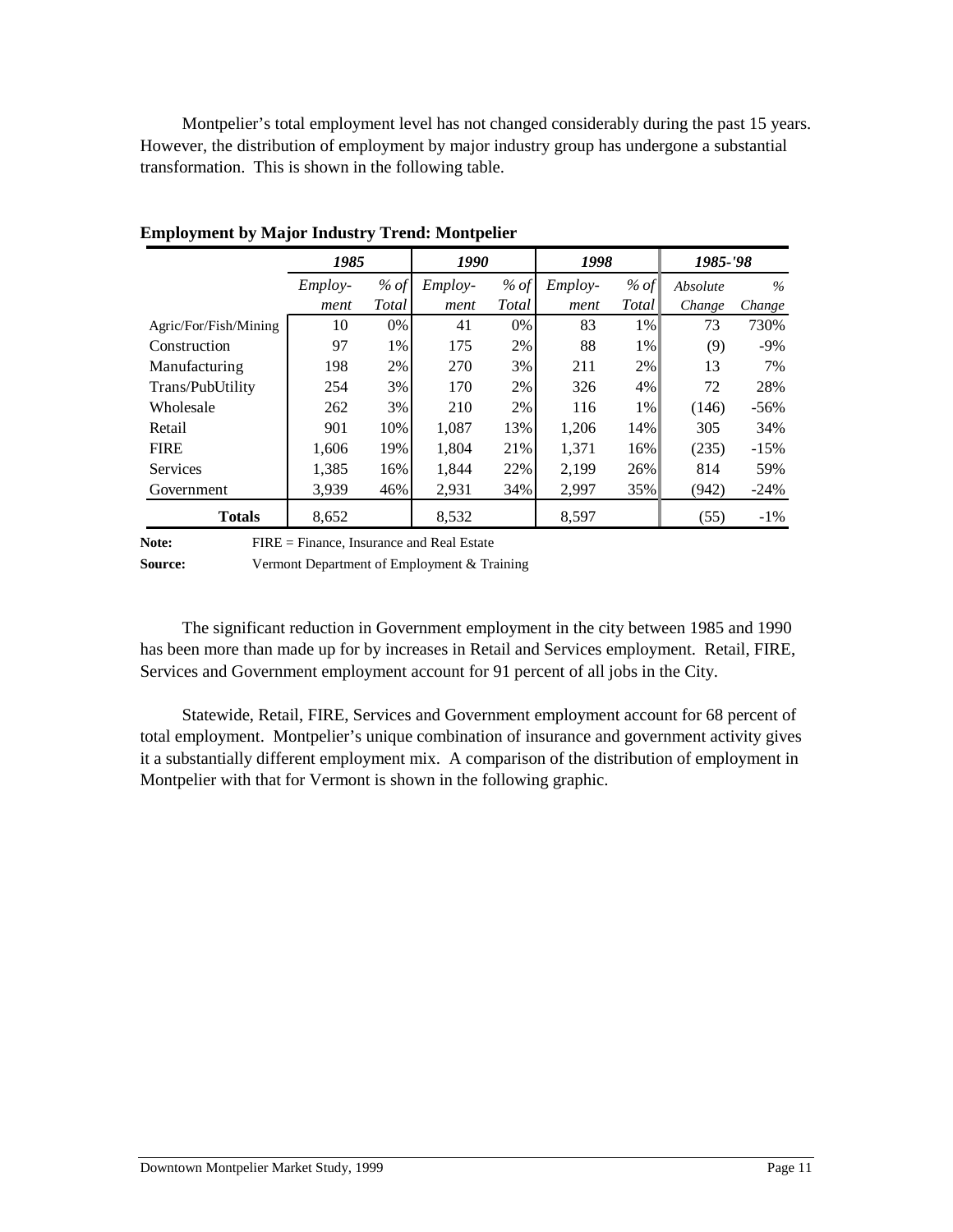#### **Employment Distribution by Major Industry Comparison: Montpelier and Vermont (1998)**



**Source:** Vermont Department of Employment & Training

#### *The Downtown Economy*

The downtown database provides a good snapshot of the downtown economy.<sup>6</sup> However, it is essential to keep in mind that the database does not include public sector 'businesses.' As such, it ignores Federal, State and Local Government employment as well as many of the social service offices located in downtown.

The following table shows the breakdown of the downtown private sector in terms of: Total Employment by Industry, Number of Establishments by Industry, Percentage of Total Employment by Industry and Average Number of Employees Per Establishment.

<sup>&</sup>lt;sup>6</sup><br><sup>6</sup> The downtown database provided by the Economic Structuring Committee based on data acquired from Dun & Bradstreet.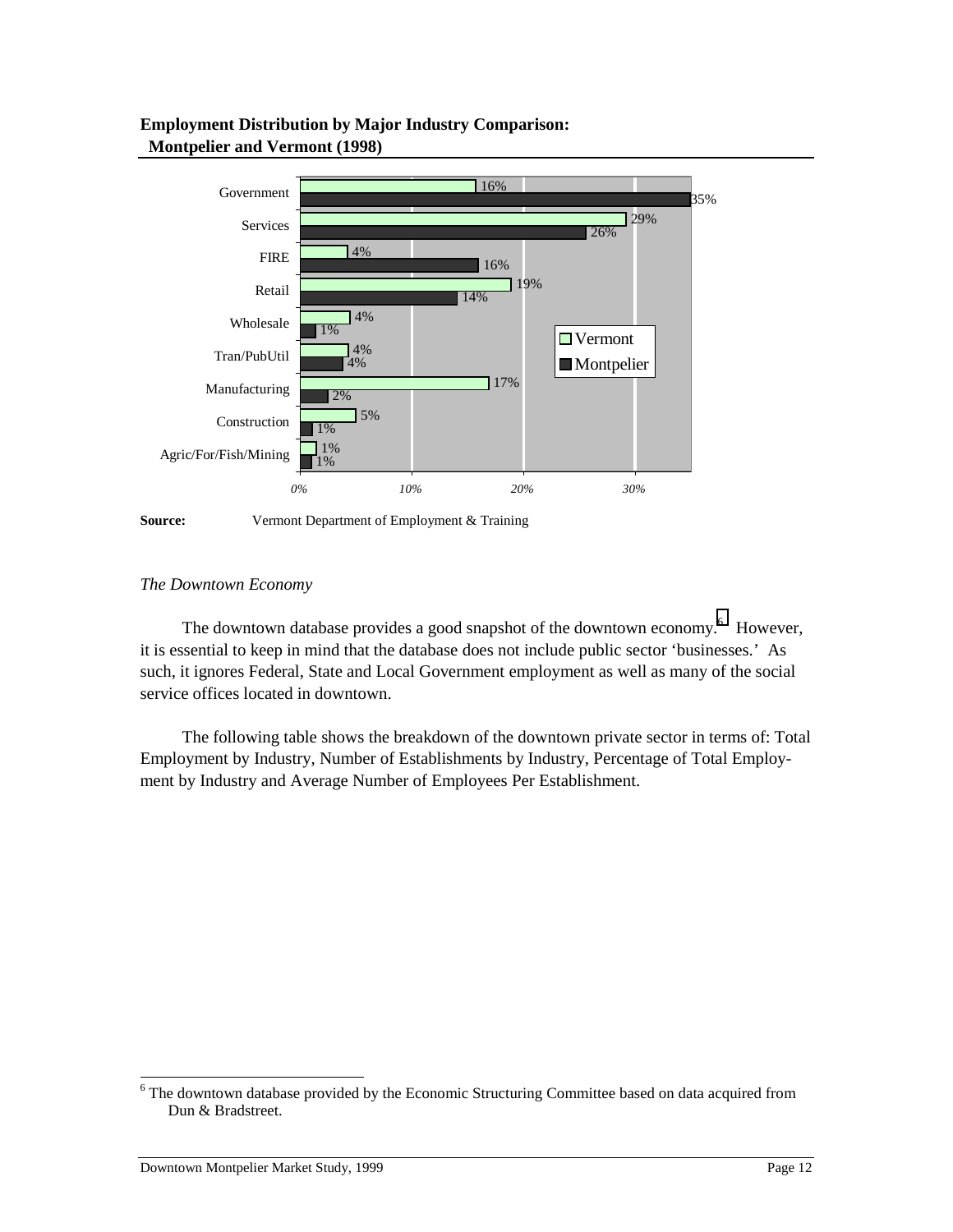|                  |            |                |            | Average              |
|------------------|------------|----------------|------------|----------------------|
|                  |            | Number of      | % of Total | <b>Employees Per</b> |
|                  | Employment | Establishments | Employment | Establishment        |
| Agric/For/Fish   | 4          |                | $0\%$      | 4.0                  |
| Construction     | 21         | 5              | 1%         | 4.2                  |
| Manufacturing    | 145        | 12             | 7%         | 12.1                 |
| Comm/Transp/Util | 58         | 11             | 3%         | 5.3                  |
| Wholesale/Retail | 591        | 57             | 27%        | 10.4                 |
| <b>FIRE</b>      | 412        | 31             | 19%        | 13.3                 |
| Services         | 959        | 159            | 44%        | 6.0                  |
| <b>Totals</b>    | 2,190      | 276            |            | 7.9                  |
|                  |            |                |            |                      |

#### **Downtown Employment Distribution (1999)**

Note: Private sector employment only.

**Source:** Downtown Employment Database.

Services employment accounts for a substantial segment of the downtown economy, both in terms of total employment and number of establishments – a result of the many smaller professional offices located in the downtown area. In total, Wholesale/Retail, FIRE and Services account for 90 percent of downtown's private sector employment.

The following table contains a breakdown of Retail employment in the downtown, again in terms of; Employment by Retail Type, Number of Establishments, Percentage of Total Employment by Type and Average Number of Employees Per Establishment.

|                          |            | Number of      | % of Total | Average<br><b>Employees Per</b> |
|--------------------------|------------|----------------|------------|---------------------------------|
|                          | Employment | Establishments | Employment | Establishment                   |
| Lumber/Bldg Supply       | 20         | $\overline{4}$ | 4%         | 5.0                             |
| General Merchandise      | 17         | 2              | 3%         | 8.5                             |
| Food/Grocery/Convenience | 262        | 11             | 47%        | 23.8                            |
| Auto Sales/Service Sta   | 4          | 1              | $1\%$      | 4.0                             |
| Apparel & Access         | 35         | 9              | 6%         | 3.9                             |
| Home Furnishings         | 9          | 3              | 2%         | 3.0                             |
| Eating & Drinking        | 167        | 9              | 30%        | 18.6                            |
| Miscellaneous Retail     | 63         | 15             | 11%        | 4.2                             |
| Totals                   | 557        | 50             |            | 11.1                            |

#### **Downtown Retail Employment Distribution (1999)**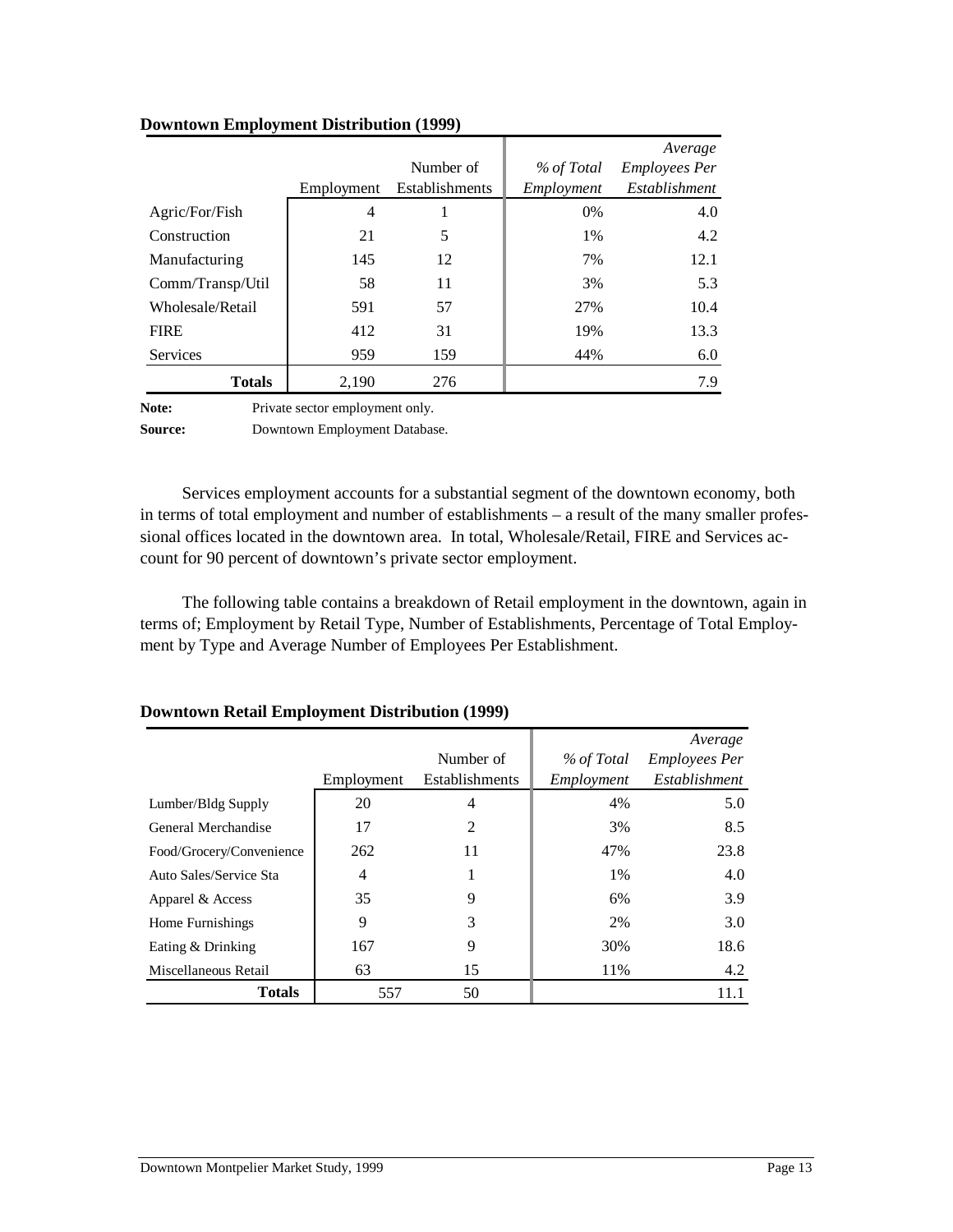Food retailing is a major source of downtown employment – with Grand Union being a major factor. In addition, note that Eating & Drinking establishments account for 30 percent of downtown's retail employment.

The following table contains a breakdown of Services employment in the downtown, again in terms of; Employment by Type, Number of Establishments, Percentage of Total Employment by Type and Average Number of Employees Per Establishment.

|                              | Employment | Number of<br>Establishments | % of Total<br>Employment | Average<br><b>Employees Per</b><br>Establishment |
|------------------------------|------------|-----------------------------|--------------------------|--------------------------------------------------|
| Hotel/Lodging                | 65         | 2                           | 7%                       | 32.5                                             |
| <b>Personal Services</b>     | 56         | 15                          | 6%                       | 3.7                                              |
| <b>Business Services</b>     | 135        | 14                          | 14%                      | 9.6                                              |
| Repair Services/Amuse        | 79         | 9                           | 8%                       | 8.8                                              |
| <b>Health Services</b>       | 116        | 24                          | 12%                      | 4.8                                              |
| Legal Services               | 128        | 27                          | 13%                      | 4.7                                              |
| <b>Professional Services</b> | 191        | 28                          | 20%                      | 6.8                                              |
| <b>Educational Services</b>  | 53         | 4                           | 6%                       | 13.3                                             |
| Membership Organizations     | 136        | 36                          | 14%                      | 3.8                                              |
| <b>Totals</b>                | 959        | 157                         |                          | 6.1                                              |

#### **Downtown Service Employment Distribution (1999)**

No single sector dominates Services employment. However, it is apparent that Health, Legal and Professional Services are important components of the downtown economy. Overall, Services establishments tend to be relatively small in terms of average number of employees per establishment.

#### *Employment Projections*

The Vermont Department of Employment and Training maintains a listing of the industries expected to experience the fastest absolute growth in Vermont employment during the next decade. Fifteen of these top 25 growth categories are already established in the downtown and thus have potential to contribute to downtown economic growth. These growth industries include, in descending order:

- $\triangleright$  Retail Eating and Drinking Places
- $\triangleright$  Services Hotels and Motels
- $\triangleright$  Health Services Office/Clinics
- $\triangleright$  Retail Grocery Stores
- $\triangleright$  Business Services Personnel Supply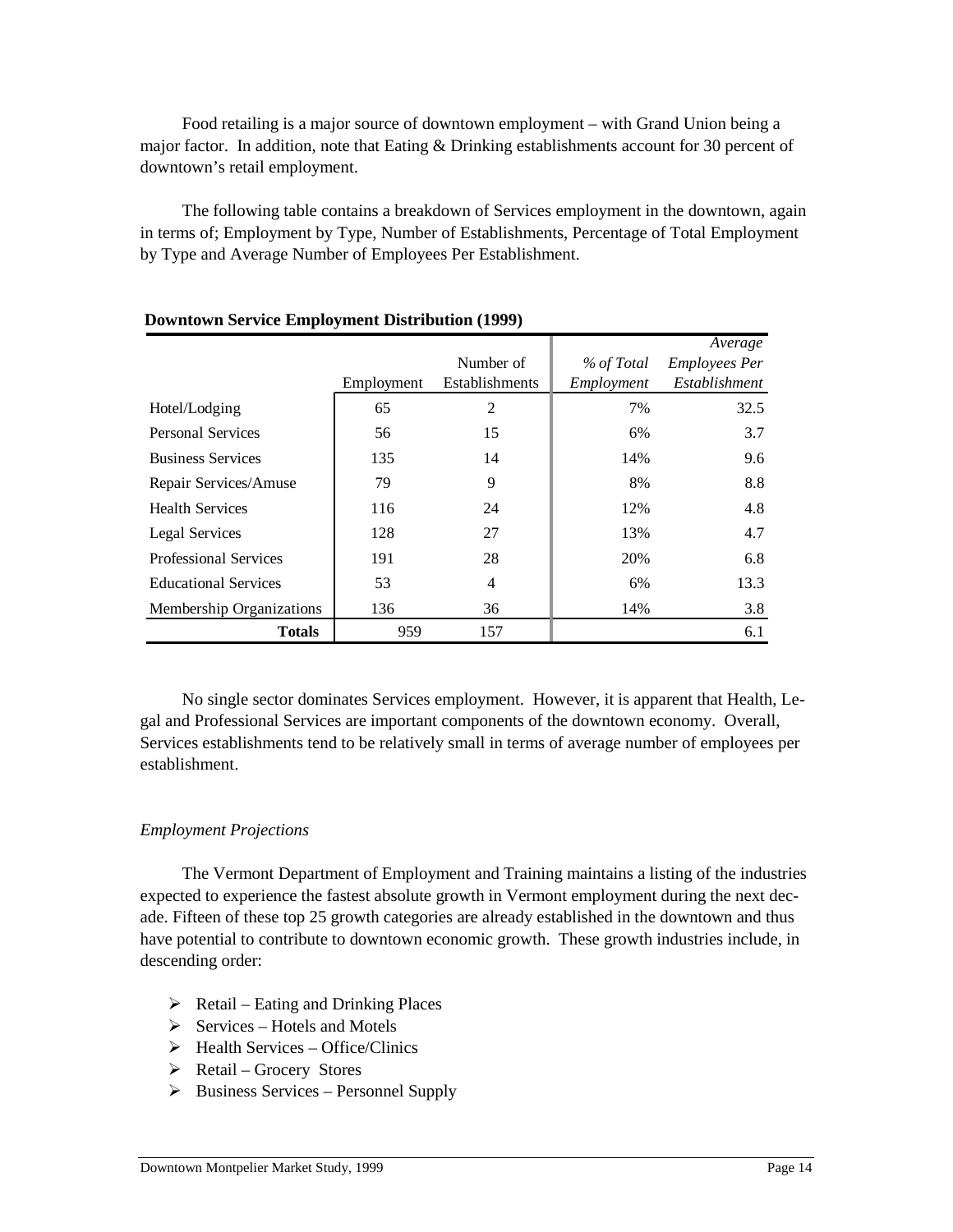- $\triangleright$  Health Services Miscellaneous Health/Allied Services
- $\triangleright$  Educational Services Colleges and Universities
- $\triangleright$  Business Services Computer/Data Processing
- $\triangleright$  Professional Services Engineering and Architectural
- $\triangleright$  Business Services Miscellaneous Services
- $\triangleright$  Government Local Excluding Education
- ! Recreation Services Amusement/Recreation
- $\triangleright$  Retail Miscellaneous Shopping Goods
- $\triangleright$  Business Services Buildings
- $\triangleright$  Executive, Legislative

#### *Summary*

- Steady economic growth in Montpelier and the surrounding region has put the downtown in a good position to consider some measured growth. While speculative excesses are unlikely to occur, it appears reasonable to consider the expansion of the downtown's commercial base, both in terms of number of businesses/employment and commercial real estate space.
- Montpelier's economy is clearly driven by government and insurance, but strong retail and service sectors contribute greatly to an active downtown activity level.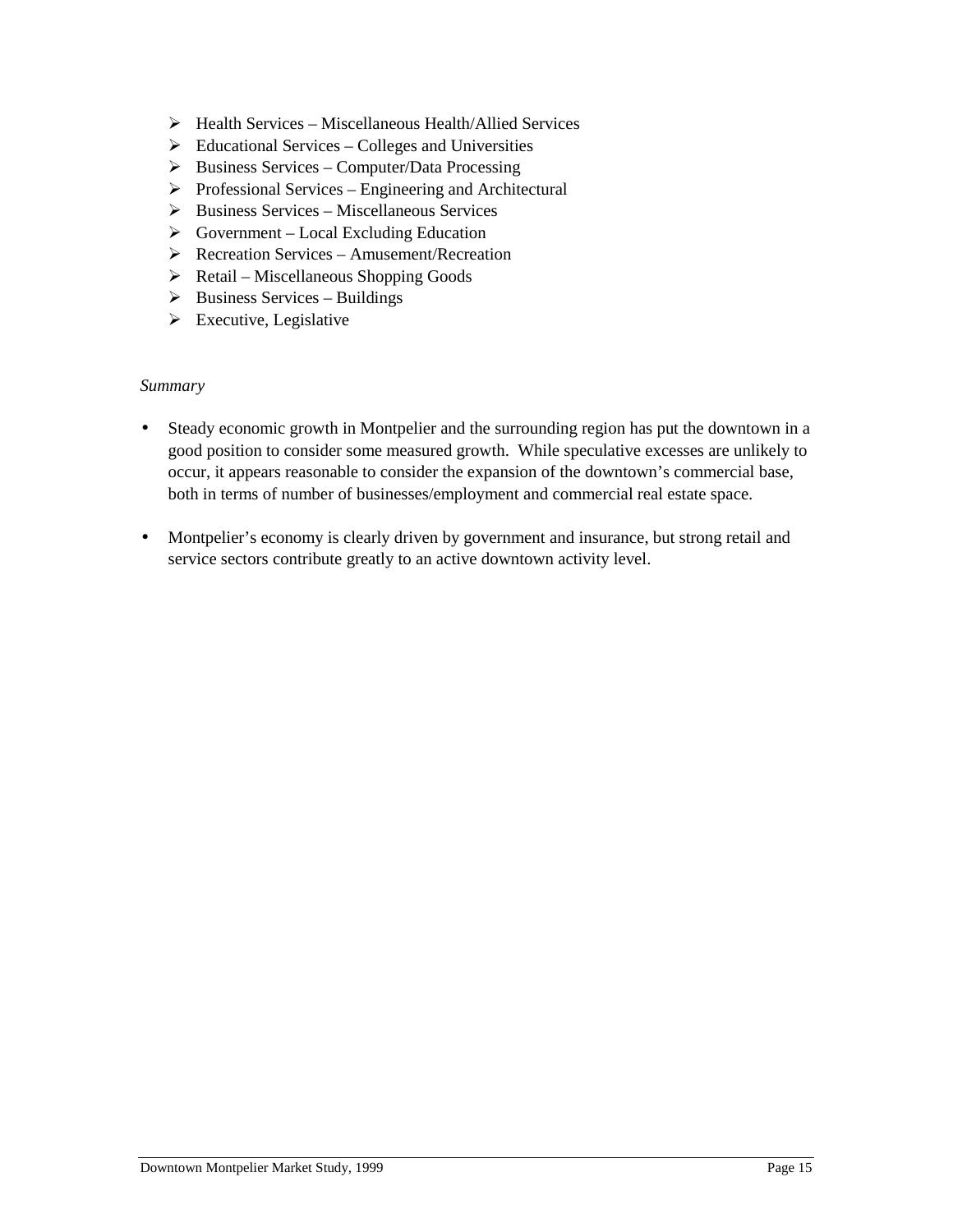## **Travel and Tourism Activity**

Travel activity is generally regarded as a plus for any local economy. Because they come from the 'outside,' tourist dollars represent a net export for the local economy, bringing in economic activity that would not otherwise occur. While there is evidence that Montpelier's travel and tourism activity has increased in recent years, Vermont's overall performance has been poor – particularly when the amount of growth that has occurred nationally is taken into consideration.

The following table compares growth in total domestic travel expenditures in Vermont and the U.S. In addition, it shows Vermont expenditures as a percentage of the U.S. total.<sup>7</sup>

|                |           | Domestic Travel Expenditures (in \$000,000s) |           |           |           |           |           |           |           |           |               |
|----------------|-----------|----------------------------------------------|-----------|-----------|-----------|-----------|-----------|-----------|-----------|-----------|---------------|
|                | 1987      | 1988                                         | 1989      | 1990      | 1991      | 1992      | 1993      | 1994      | 1995      |           | 1996 1987-'96 |
| <b>Vermont</b> | \$881     | \$934                                        | \$889     | \$919     | \$920     | \$969     | \$1,030   | \$1,041   | \$1,136   | \$1,167   |               |
| % Change       |           | 6.0%                                         | $-4.8%$   | 3.4%      | 0.1%      | 5.4%      | 6.2%      | 1.1%      | 9.1%      | $2.7\%$   | 32%           |
| % of US        | 0.38%     | 0.36%                                        | 0.33%     | 0.32%     | 0.31%     | 0.32%     | 0.32%     | 0.31%     | 0.32%     | $0.30\%$  |               |
| U.S.           | \$234,904 | \$257.961                                    | \$272,027 | \$290,446 | \$296.162 | \$305,278 | \$323,272 | \$340,028 | \$360.314 | \$386.125 |               |
| % Change       |           | 9.8%                                         | 5.5%      | 6.8%      | 2.0%      | 3.1%      | 5.9%      | 5.2%      | 6.0%      | 7.2%      | 64%           |

**Domestic Travel Expenditure Comparison: Vermont and U.S.**

Vermont travel expenditures have increased, but at a rate significantly lower than the growth rate for the entire U.S. As such, Vermont's share of the national market has declined. The annual rate of growth during the years shown in the table – 3.2 percent – has barely exceeded the rate of inflation. This trend points to a statewide lack of focus on travel activity in the face of strong national competition.

Vermont's statewide travel collection system is poor at best. As such, local and regional travel data is essentially unavailable. Given these constraints, localized travel activity must be based on analyses of other factors.

Montpelier's major industries (Insurance, Government) do not depend on travel activity. As such, travel is relatively unimportant to the city's economy. Travel activity accounts for only three percent of the city's economy but accounts for 15 percent of Vermont's economy. However, travel is a more significant factor for downtown retail (14 percent of total activity), amusement and recreation businesses (35 percent) and restaurant businesses (42 percent).<sup>8</sup>

 7 Source: US Travel Data Center's *Travel Economic Impact Model.* <sup>8</sup>

Source: *Tourism Study Report,* completed by Nancy Wood, Graduate Student, Community Development & Applied Economics, University of Vermont, June 24, 1999.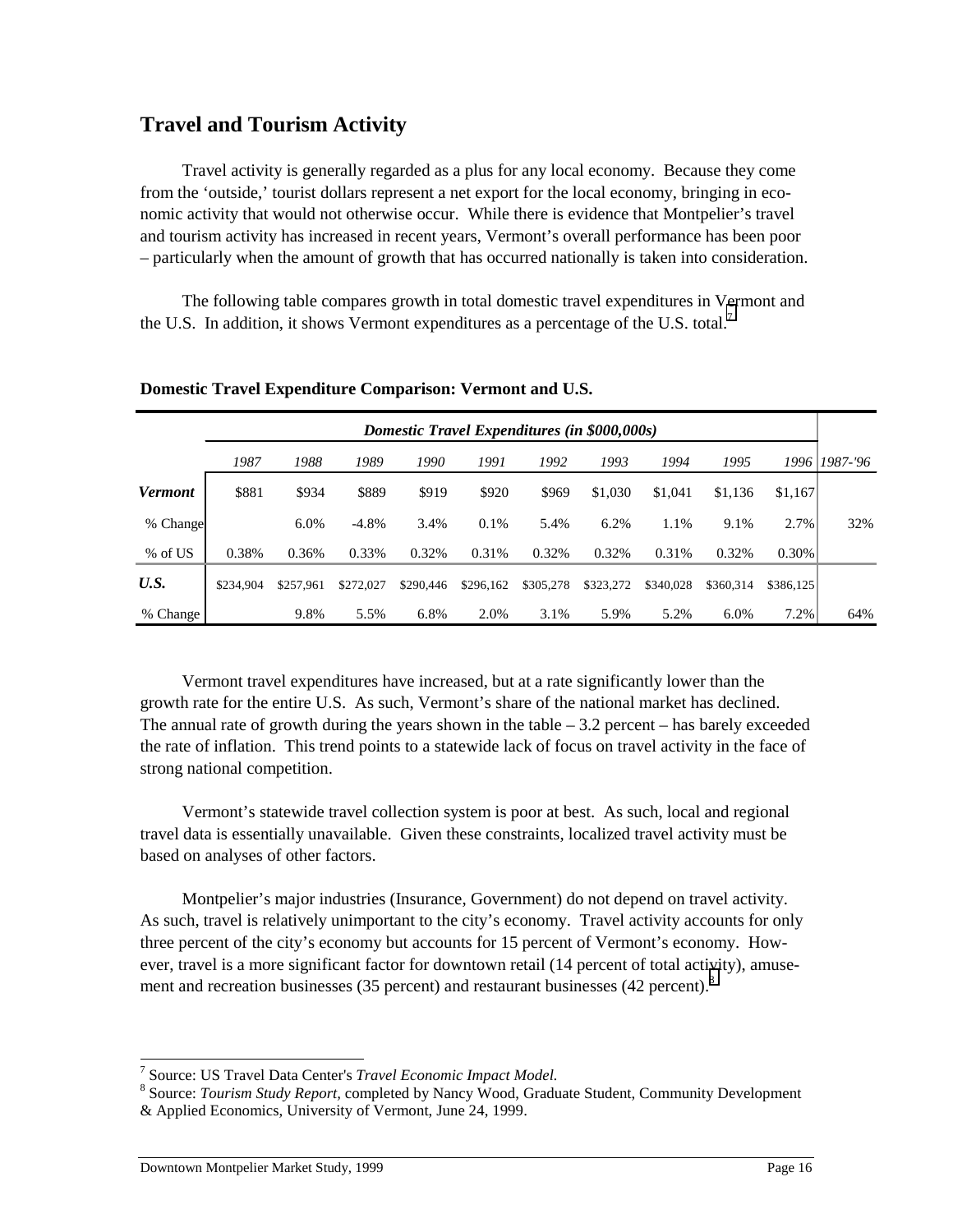Travel is not currently an important component of Montpelier's total economy. However, it does account for a substantial segment of total receipts in the restaurant and lodging sectors. The following graphic shows changes in Montpelier meals and rooms receipts for the period  $FY1990$  through  $FY1998.<sup>9</sup>$ 



#### **Rooms and Meals Receipts Trends: Montpelier**

Montpelier meals and rooms receipts reflect solid growth during the 1990s. Between 1990 and 1998, total receipts grew by 36 percent. Between 1993 and 1998, total growth was 40 percent. Corresponding figures for Vermont were 28 percent and 20 percent, respectively. Montpelier's capture rate – particularly in the restaurant sector – has improved.

 $\overline{a}$ 

<sup>&</sup>lt;sup>9</sup> Note: Data for entire city. FY1999 data not reliable due to changes in collection methods.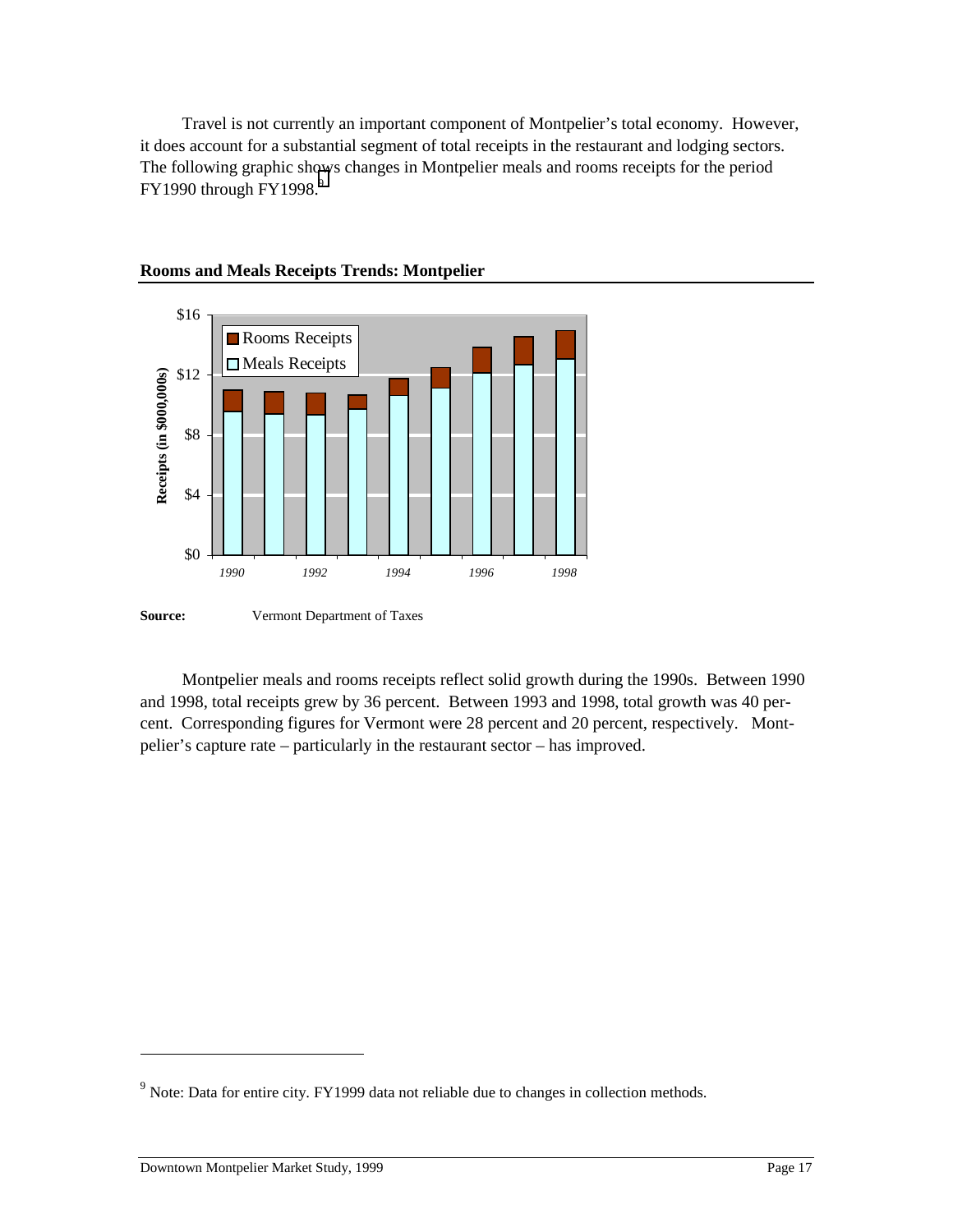## *Study Research*

## **Study Interviews**

Background statistics and studies are critical to understanding downtown trends, but often do not provide the analyst with a solid understanding of the inner workings of a downtown economy. This understanding can only be accomplished by talking to the people who make the economy work on a day to day basis. Interviews with contacts familiar with the inner workings of the downtown were one of the most important components of the downtown study.

In total, approximately 25 persons were interviewed in the course of the study. While interviews topics varied, there were typically oriented toward discussion of issues like: definition of markets, business trends, downtown assets/deficits, identification of downtown opportunities, social and economic problems in the downtown. Interview subjects included a broad range of persons, including: Real Estate Developers, Property Managers, Landlords, Professional Service Business Owners, Building Owners, Residential Realtors, Commercial Realtors, Retailers, Economic Development/Promotion Professionals. While many of the interview subjects were clearly downtown supporters, a special effort was made to interview several contacts who had a bad experience in the downtown, or who made a business decision to locate outside of the downtown because of problems they perceive with the workings of the downtown area. The interviews were conducted throughout the course of the study.

The results of the interviews are reflected in large part in the findings and recommendations section of this report. However, a number of themes emerged from the interviews, including the following:

- Virtually every interview subject noted that one of the most significant strengths of the downtown is in the restaurant and arts sectors. They note that these sectors have shown real growth in recent years and that there is still more potential for the restaurant sector to grow by increasing the variety of downtown offerings.
- Retail rents in the downtown are typically in the \$12 to \$14 per square foot range, although there are exceptions for first class locations. Office rents show more variability, with a range anywhere from \$8 to \$15 per square foot.

The development community feels that rents are just beginning to reach a range that could make new development possible. However, this is still not a sure thing. Nevertheless, two contacts were in the process of planning substantial multi-use projects.

• Tenants seeking office space are typically small professional businesses (Psychologists, Attorneys, Professional Services, etc.) as well as some existing businesses that are in an expansion mode. There are independent retailers seeking first floor commercial space in the downtown. However, realtors report that business service companies most commonly seek these spaces (Copy Shops, etc.). Business services are one of the fastest growing areas of employment nationwide.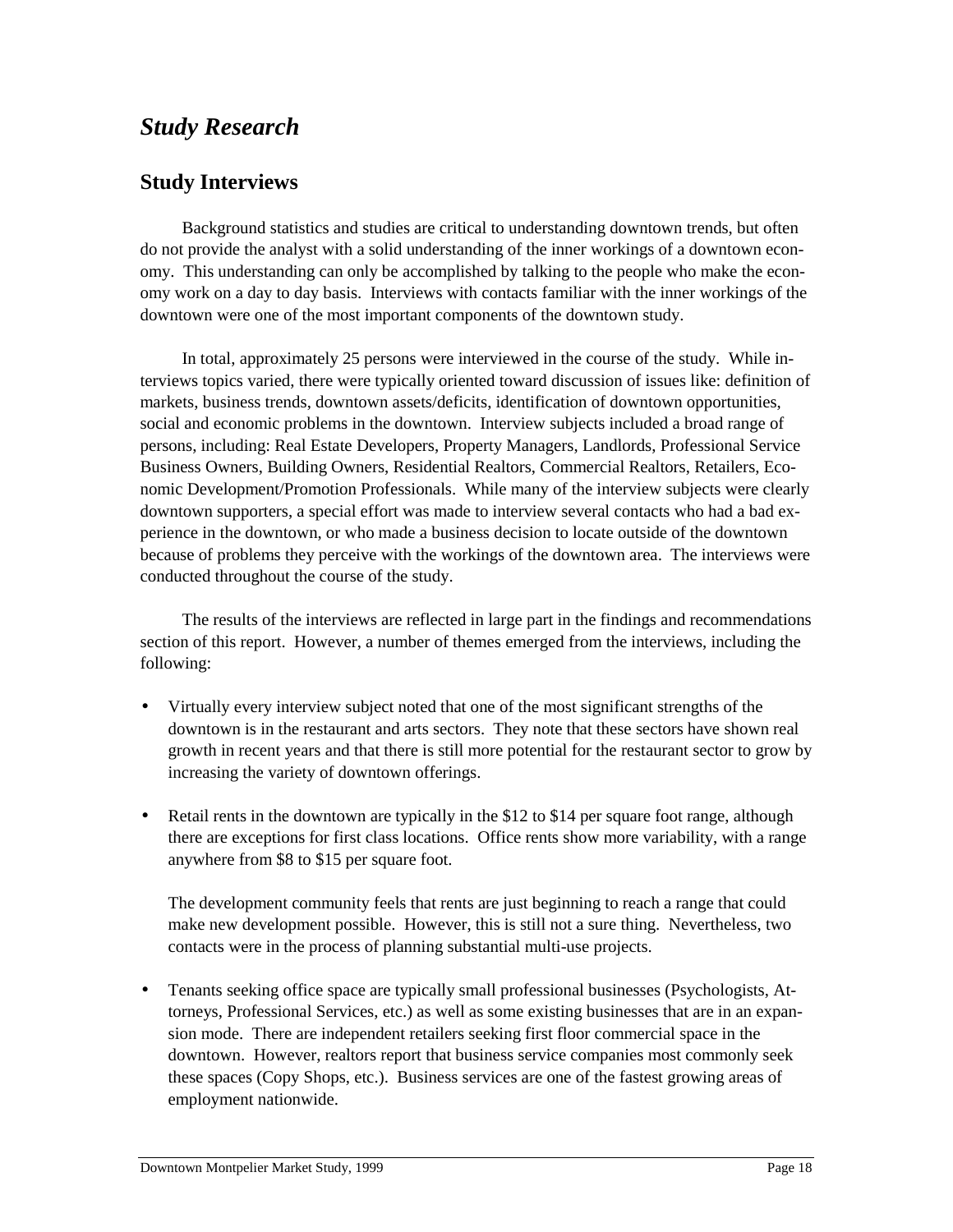Downtown tenants (both existing and prospective) seek downtown locations for several reasons, including: convenience (access to restaurants, services, etc.), location in an active, social setting, commitment to the downtown.

• While the regional economy is not booming, there has been an extended, slow growth period with no disruptions. This extended period of stability has begun to give area businesses confidence that they can invest and possibly expand. Assuming there is no serious economic disruption in the near future, it is expected that the market for downtown real estate will improve and that there could be pressure for some new commercial development.

Several contacts were also concerned about the lack of expansion potential in the downtown area. Essentially, these contacts felt that the downtown core has virtually no available developable land – thereby stifling new business potential. These contacts tended to have a restrictive geographic view of the downtown – with a focus on the area in the immediate vicinity of State and Main Streets.

- For a number of contacts, downtown's mix of retail businesses is regarded as 'leaning toward elitist.' However, these contacts felt that this direction is well established and that it is too late to change. Further, they point out that there are a number of downtown businesses that serve everyday needs (hardware, drug, and convenience stores). While the 'elitist' issue was mentioned by a number of contacts, it is significant to note that a number of other contacts felt that downtown businesses tended to be in the moderate range.
- Contacts point to several factors that they expect to play a role in the downtown's future:  $(1)$ Travel and Tourism – this has shown real growth in recent years and is expected to play an expanded role in downtown business; (2) Government – the state will affect the downtown real estate market by demanding new office space and continuing to be a major employer; (3) Education – non-traditional education (adult education, evening education, non-degree programs, etc.) will play a more significant role in the downtown. These trends point to some of downtown's likely directions over the next decade and are reflected in report findings and recommendations
- A majority of the study contacts mentioned parking as a downtown issue needing resolution. The contacts *do not* feel that there is a shortage of parking spaces in downtown. However, they do feel that there is a perception of a parking problem and that the system could be better managed. In particular, they note two issues that need to be addressed: (1) meter timing should be better attuned to the needs of people parking in the immediate area – short time periods for quick turnover, etc. and; (2) pay more attention to, and penalize meter feeders.
- Several contacts indicated that there are too many organizations dealing with downtown issues. According to the contacts, this results in a duplication of efforts and some degree of mistrust between organizations. From a downtown marketing perspective, it is also apparent that this can lead to mixed messages being sent out to businesses interested in locating in the downtown or travelers considering a visit to the downtown.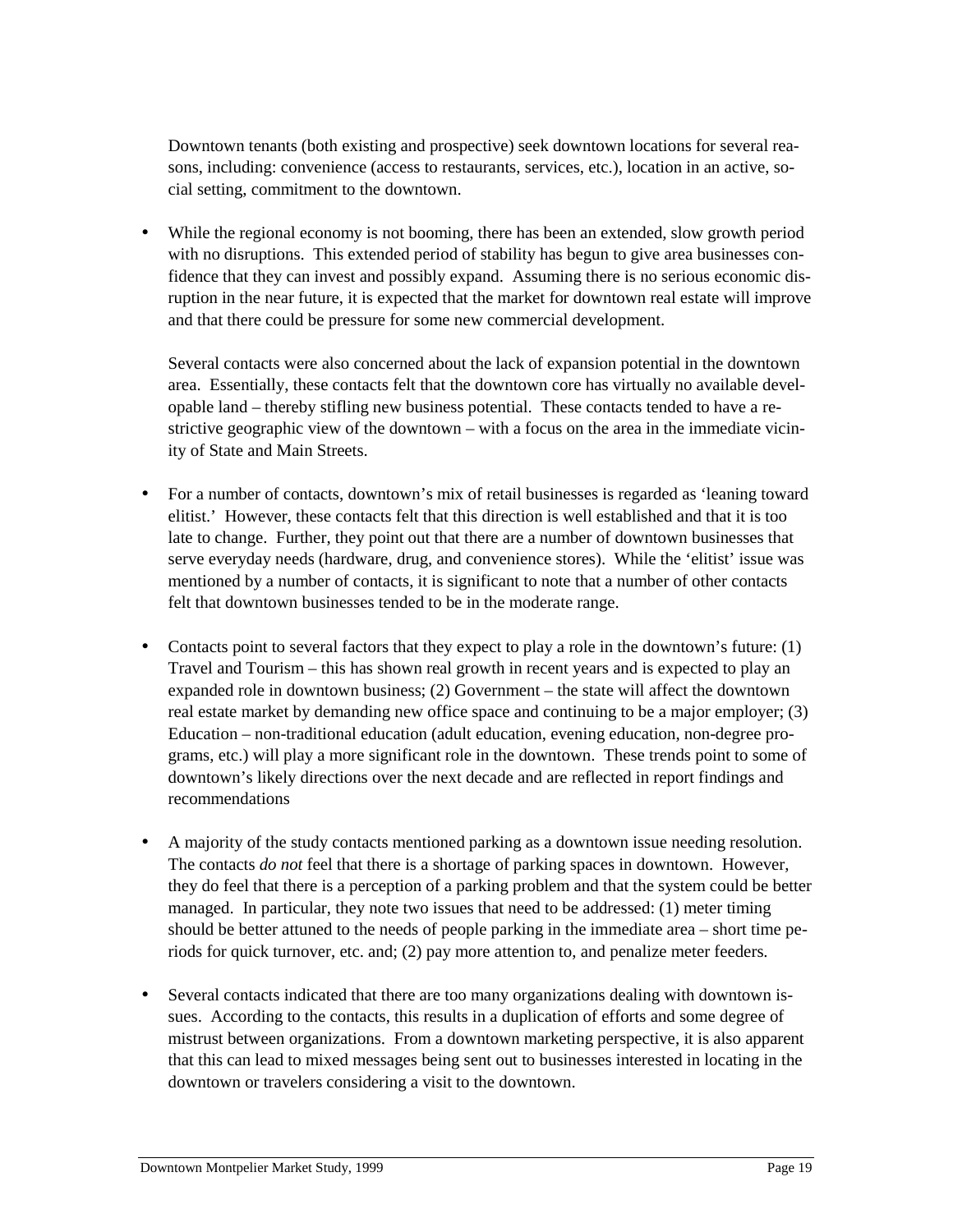- A number of contacts are concerned about the 'kid/teenager problem' in the downtown. Comments usually focussed on teenagers and young adults 'hanging out' in the area of the City Center building. For the most part, contacts did not feel that this is a 'bad group of people.' However, they do feel that their presence can be intimidating to some downtown users – particularly the elderly. Typically, these contacts stressed that the downtown needs to seek out solutions to this issue and 'find things for teenagers to do.'
- Overall, the tone of area businesspersons was positive regarding the downtown. However, two contacts that chose to locate outside of the downtown indicated that the business recruitment and assistance program has problems. This issue is discussed under recommendations.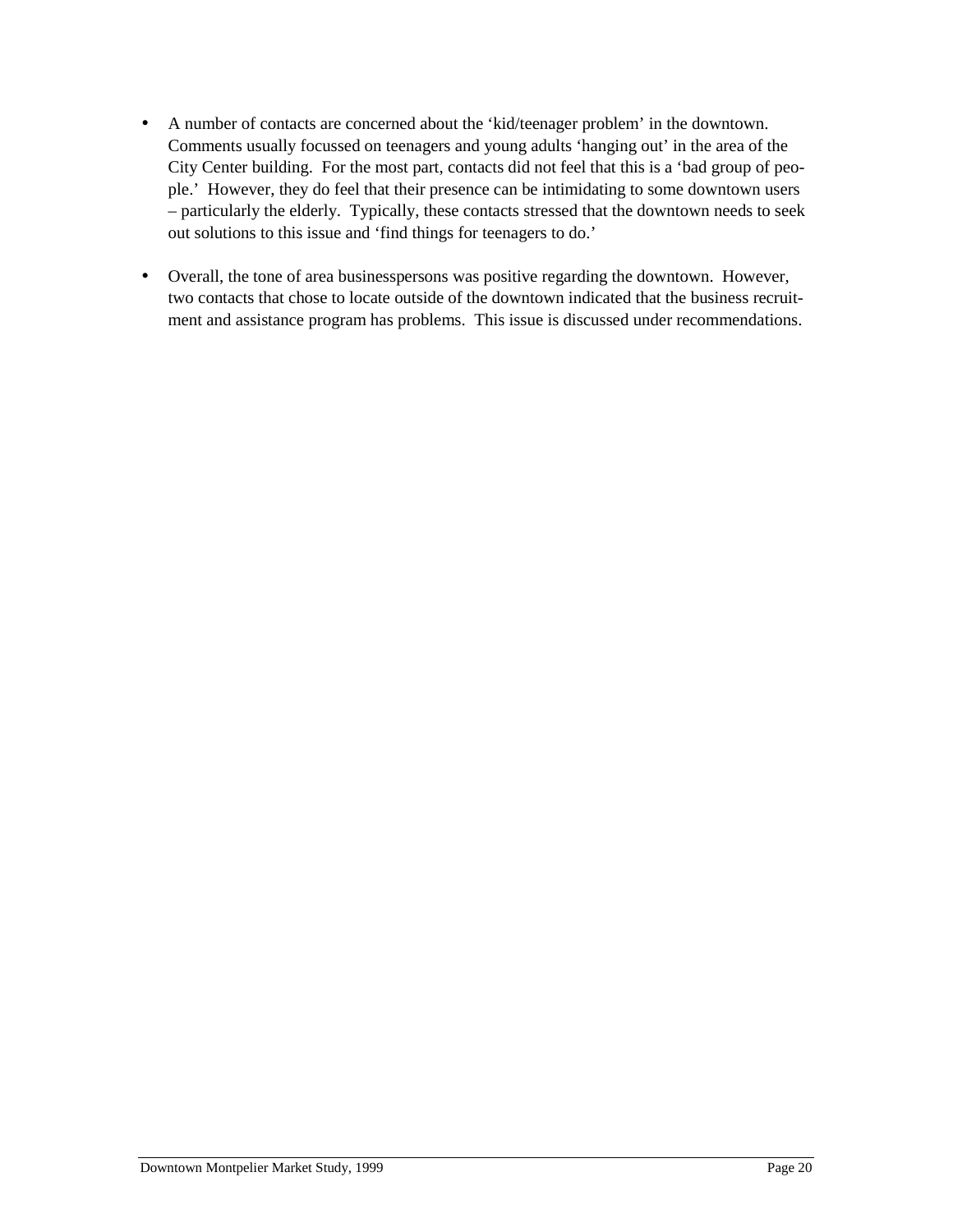## **The Office Market and the Professional Sector**

It is apparent that the major commercial market force in the downtown is currently the professional sector and its demand for office space. Interview subjects, study research and empirical data make it clear that the market for office space is strong and likely to experience some growth during the next few years. Downtown employment data and comments from knowledgeable real estate professionals make it clear that the demand is generated by professionals in small businesses - attorneys, psychologists, professional services, etc. Just as significantly, a number of existing downtown office businesses are in a growth mode and are in the midst of, or considering expansion.

Several basic factors serve as underpinnings to the strength of this market.

- Montpelier's economy is dominated by government and the insurance industries. While these industries typically provide for their own office needs (in downtown and near-downtown locations) they both create spin-off demand in the professional sector.
- The economy has experienced a steady period of slow, sustained growth. This creates a positive climate for business start-up and expansion.
- Downtown tenants (both existing and prospective) seek downtown locations for several positive reasons, including: convenience (access to restaurants, services, etc.), location in an active, social setting and often, a personal commitment to the downtown.

The following table shows current data on the downtown commercial/office space market showing, by section of downtown: the number of commercial/office spaces, vacant spaces, vacancy rate by number of spaces, total square footage, vacant square footage, vacancy rate by square footage. $10$ 

|                       |               | <b>Number Offices/Commercial Spaces</b> |                 | <b>Square Footage Office/Commercial Space</b> |                        |                 |  |
|-----------------------|---------------|-----------------------------------------|-----------------|-----------------------------------------------|------------------------|-----------------|--|
|                       | <b>Spaces</b> | Vacant<br><i>Spaces</i>                 | Vacancy<br>Rate | Square<br>Footage                             | Vacant<br><i>Space</i> | Vacancy<br>Rate |  |
| Main: Memorial-School | 55            | 6                                       | 11%             | 177,180                                       | 23,600                 | 13%             |  |
| Main: School-Spring   | 25            | 2                                       | 8%              | 52,931                                        | 1,450                  | 3%              |  |
| State: Main-Taylor    | 70            | 7                                       | 10%             | 165,387                                       | 5,500                  | 3%              |  |
| Langdon               | 4             | $\Omega$                                | 0%              | 7,800                                         |                        | 0%              |  |
| Elm                   | 6             | 1                                       | 17%             | 13,687                                        | 2,500                  | 18%             |  |
| School                | 4             | $\Omega$                                | $0\%$           | 23,505                                        |                        | $0\%$           |  |
| Totals                | 164           | 16                                      | 10%             | 440.490                                       | 33,050                 | 8%              |  |

#### **Current Inventory and Vacancy: Downtown Montpelier Commercial/Office Space (1999)**

10 Data from *Occupancy and Rental Rate Study for Downtown Montpelier,* Prepared by Lendco Ltd. for the Economic Restructuring Committee, November 15, 1999.

 $\overline{a}$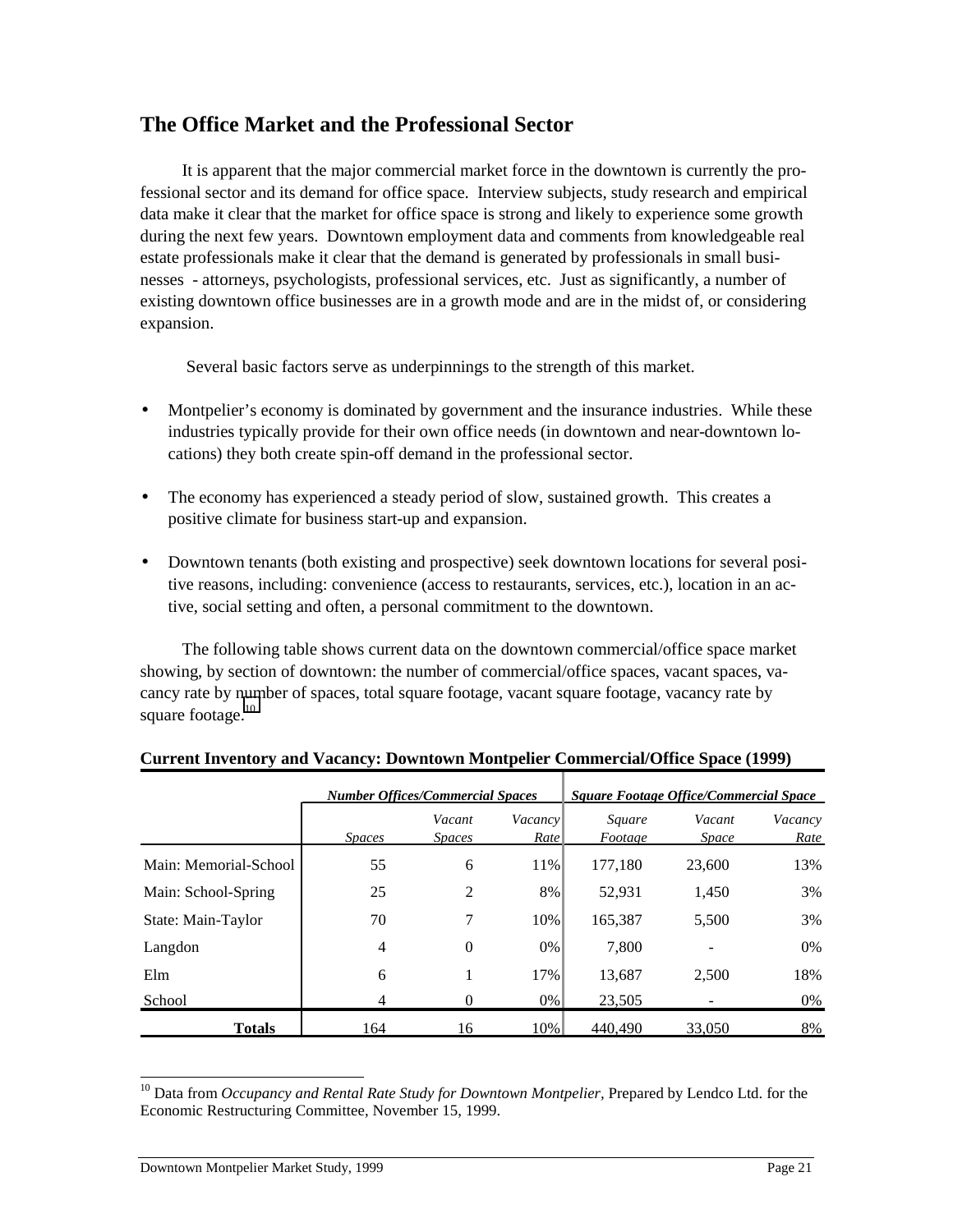Overall, there are 164 office/commercial spaces in the downtown, occupying a total of just over  $440,000$  square feet of building space. The downtown's vacancy rate – at 8 percent – is surprisingly low – particularly since the vacancy figure includes poorly accessed spaces that are unlikely to find a user in even the strongest of markets.

Downtown commercial rentals range anywhere from \$7 to \$20 per square foot. Not surprisingly, first floor space typically commands a premium over upper floor space. Given the variability of space quality in the downtown (and a number of policies regarding the inclusion of electricity, hot water, parking and heat) there is no single 'market rent' in the downtown. However, it is clear that in the overall commercial rents have increased.<sup>11</sup>

Given the low occupancy rate and concurrent demand for space, it appears likely that new office space will be created during the next few years. This new space may be created in several ways:

- Conversion of residential apartments to office space. It is clear that a number of conversions have taken place in recent years and that these conversions will continue as long a there is demand and property owners see the commercial market as more profitable/less management intensive than residential property management.
- Rehabilitation work to bring unusable spaces up to current standards. There are code limitations to this work as much of this space is on upper levels.
- The State of Vermont is projecting a need for substantial new office space over the next 15 years (by up to 140,000 square feet of office space). While some of this space will merely replace spaces now leased in private buildings, there will be a significant net increase in the downtown's office inventory.
- Several developers report that the positive economy and the slow upward movement of commercial rents are creating a situation in which new office development is possible. However, this is most likely to occur in a situation where a significant tenant is already in place. It is unlikely that any office space will be constructed on a purely speculative basis. These are most likely to occur in the Stone Cutters Way area.

From a downtown business perspective, the strength of the commercial/office market is clearly a positive. Strong office demand increases building value and encourages landlords to maintain and/or make investments in downtown buildings. Further, office space that is fully occupied by a professional working group puts more people in the downtown on a day to day basis – these workers patronize shops, services, the arts and restaurants. This is a major, positive force on the downtown.

On the negative side, it is also clear that the demand for office space and preference for commercial tenants among landlords is having the effect of decreasing the housing stock in the downtown core area. While office use increases daytime activity, a lack of downtown housing

 $\overline{a}$ 

<sup>&</sup>lt;sup>11</sup> Source: Occupancy and Rental Rate Study for Downtown Montpelier, November 15, 1999.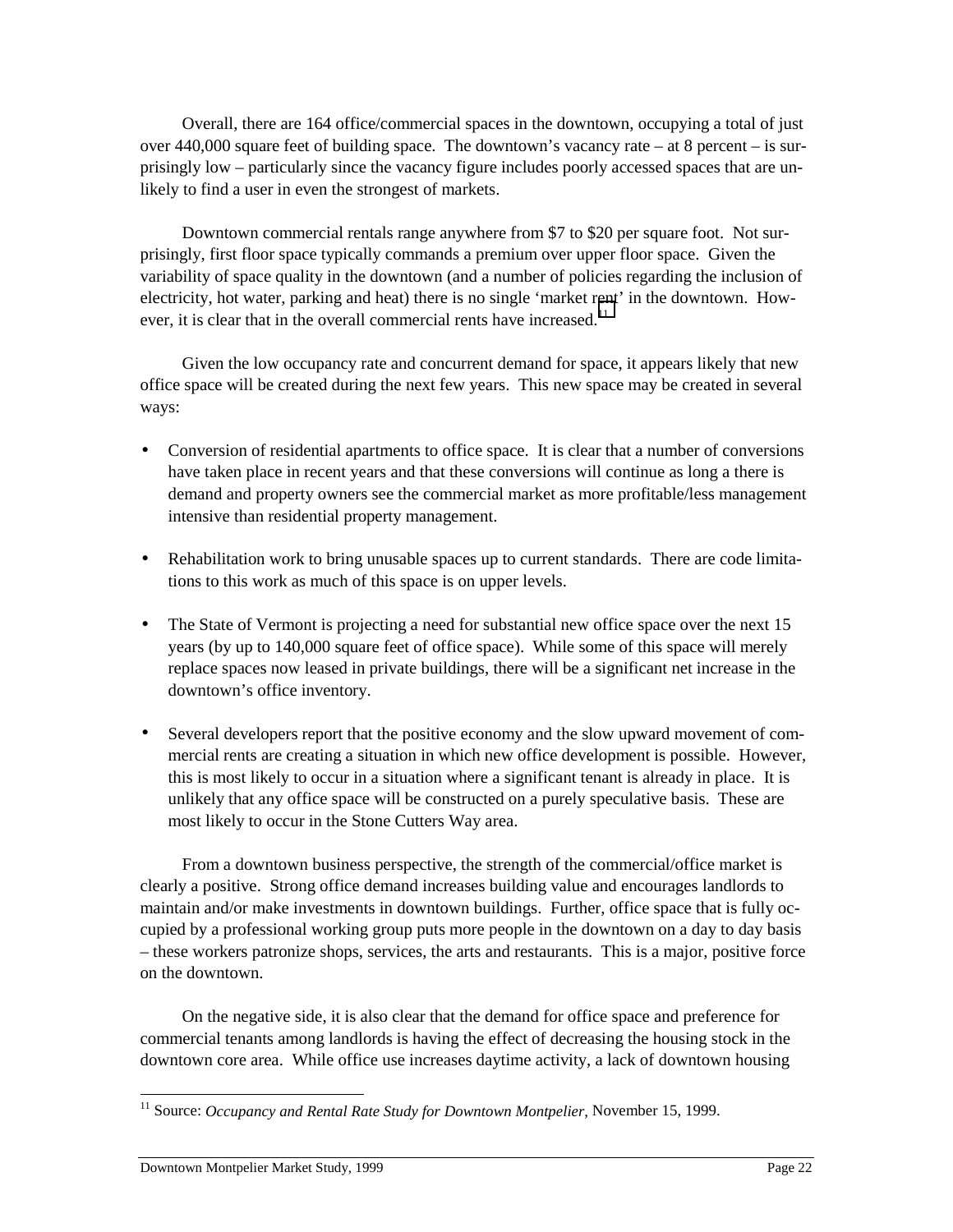can negatively affect the evening activity level. Further, downtown living – and its easy access to services – is important for households who choose not to own or who cannot afford vehicular transportation.

The incremental conversion of residential to office space will be difficult to stop as long as there is a strong economy. However, it will be important to ensure that residential neighborhoods adjacent to the downtown maintain their identity (and populations) and to encourage the inclusion of residential space in new downtown development initiatives. Typically, Vermont's downtowns have not attracted moderate or upper income households. However, Montpelier's unique demographic mix combined with the broad offerings of the downtown – shopping, employment, arts, convenience retail, etc. – make it a place where there is likely some demand for upper end rental or for-sale housing. In particular, a site along the river within easy walking distance of downtown services would fill this need. Several real estate professionals noted that this is a market 'waiting to be tapped.'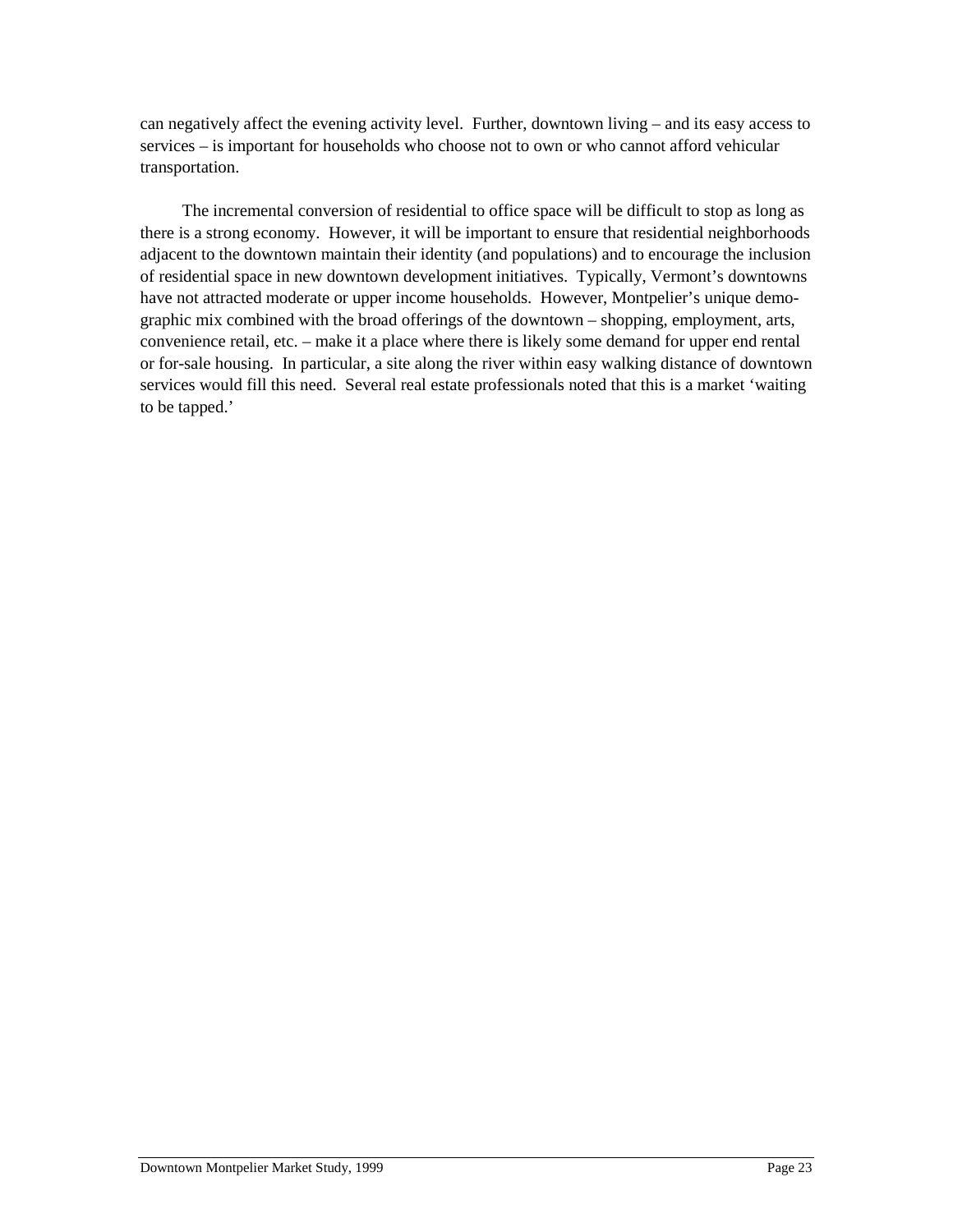## **Retailing in Downtown**

Every downtown worries about its retail sector. Like many downtowns in the region, Montpelier has, and will continue to face a range of economic challenges in the coming years. While the regional economy has established a relatively steady growth course, the market strength of downtowns has been eroded by the proliferation of shopping centers and "big-box" retailing. Any downtown faces constant competition from regional shopping centers, shifting preferences of shoppers, and changes that threaten their business base. Just as significantly, downtown infrastructure and parking usually don't measure up to shoppers' expectations.

A summary of some of the factors affecting retailing in downtown Montpelier follows:

#### *Regional Market Characteristics*

As noted in the 'The Markets' section of this report, the downtown draws upon several distinct markets. While it clear that the travel/tourism market will play a growing role in the downtown, the *regional market* is still the major factor influencing day to day business patterns.<sup>12</sup> As shown in 'The Markets' section, minimal population growth is expected in this market. As such, it is important to take a more detailed look at the population to assess what changes may affect retailing.

The following graphic shows the current (1999) and projected population age distribution of the regional population. $13$ 

 $\overline{a}$ 

 $12$ <sup>12</sup> The regional market includes persons living within a 16 mile radius of the downtown.

<sup>&</sup>lt;sup>13</sup> Data source: CACI.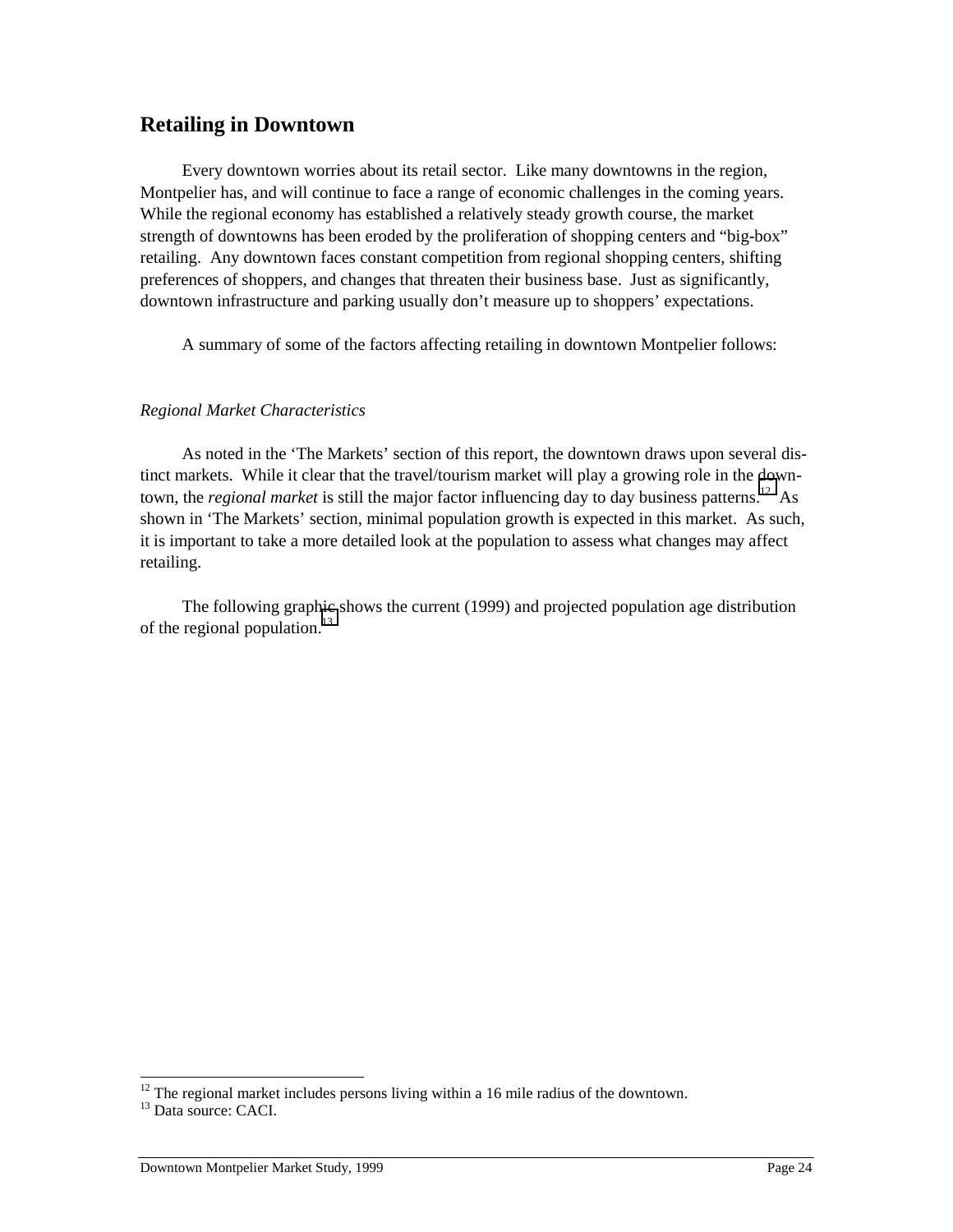



Like most northeastern markets, the aging of the baby boomer cohort will bring the most changes to Montpelier's market. As shown in the graphic, the number of persons aged 18 to 44 years will decrease during the next five years while the number of persons aged 45 to 64 years will increase. This is significant; persons in the 18 to 44 years group are typically in an 'acquisition mode' – accumulating possessions for new households, children and active lifestyles. In contrasts, persons in the 45 to 64 years bracket are often phasing into an 'empty nest' lifestyle, and have already made most of their major acquisitions. This group is often more interested in services and experiences. Solution<br>
10%<br>
10%<br>
Like most nor<br>
changes to Montpeli<br>
years will decrease<br>
will increase. This is<br>
tion mode' – accum<br>
contrasts, persons in<br>
and have already material<br>
The following<br>
tion of the regional is

The following graphic shows the current (1999) and projected household income distribution of the regional population. $^{14}$ 

<sup>&</sup>lt;sup>14</sup> Data source: CACI.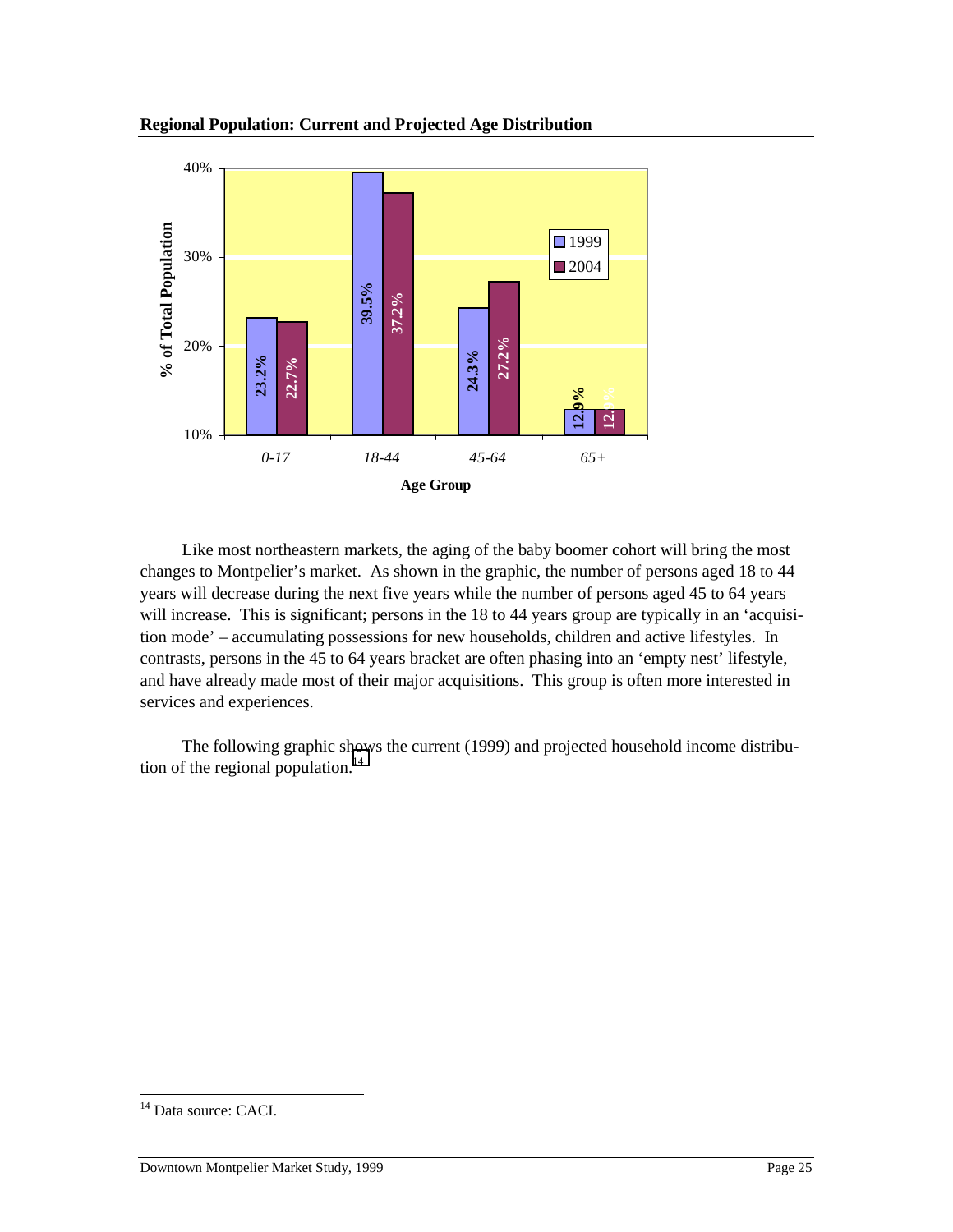

Not surprisingly, the number of households in upper income brackets will increase, while the number of households in the lowest income bracket will decrease. However, since part of this shift can be attributed to inflation, no dramatic changes appear to be in the offing. During the five years shown in the graphic, the median household income is expected to increase from \$38,541 to \$44,016. As noted previously, a 2.7 percent annual increase is consistent with inflation and indicates no real increase in household income levels.

#### *Retail Performance in Downtown*

Interviews with retailers indicated that most felt they were holding their own, but that they had not experienced any real gains during the past few years. This is verified by available retail data.

The following table shows trends in total taxable receipts in Montpelier, for the period FY 1990 through  $1998$ <sup>15</sup> Annual percentage change is also shown.

l

<sup>&</sup>lt;sup>15</sup> Source of Data: Vermont Department of Taxes. Data is for the entire City; not the downtown alone. Taxable receipts include virtually all non-food retail items. According to the Department of Taxes, the 1999 numbers may have some upward bias as they were completed at a later date than usual and there were more late filers.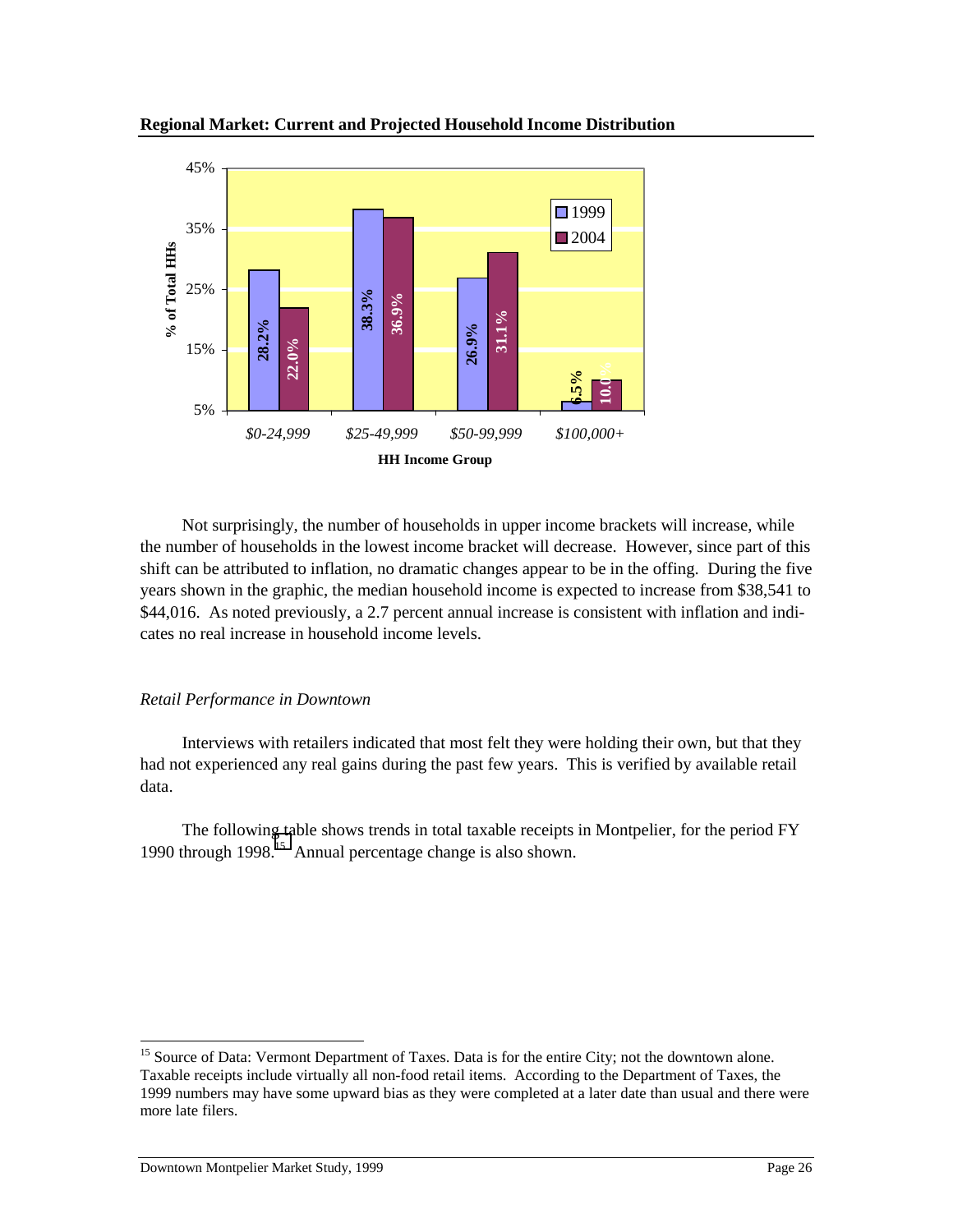|                     | Taxable Receipts (in \$000,000s) |          |        |        |          |        |        |          |        |        |
|---------------------|----------------------------------|----------|--------|--------|----------|--------|--------|----------|--------|--------|
|                     | 1990                             | 1991     | 1992   | 1993   | 1994     | 1995   | 1996   | 1997     | 1998   | 1999*  |
| Taxable<br>Receipts | \$55.0                           | \$50.7   | \$50.8 | \$53.6 | \$53.0   | \$55.9 | \$56.5 | \$55.4   | \$57.6 | \$59.3 |
| % Change            |                                  | $-7.7\%$ | 0.2%   | 5.4%   | $-1.1\%$ | 5.5%   | 1.1%   | $-2.0\%$ | 3.9%   | 3.0%   |
| $\mathbf{r}$        |                                  | 0 0 1 1  |        |        |          |        |        |          |        |        |

#### **Taxable Retail Receipts: Montpelier FY 1990 – 1999**

**Note:** See footnote #16 below.

Overall, Montpelier's taxable receipts increased by only 4.8 percent between 1990 and 1998.<sup>16</sup> Even when the post-recession 1992 to 1998 change is considered, the total increase was only 13.3 percent. This just barely exceeds the rate of inflation. By comparison statewide increases for the same two time periods were 19.3 percent and 23.6 percent respectively – showing substantial, real increases. As such, it appears that overall, Montpelier's retail sector is just 'holding its own.'

While Montpelier's total retail performance has been disappointing, the restaurant sector has done well. Meals receipts for the period FY1990 through 1999 are shown in the graphic be $low.<sup>17</sup>$ 

#### **Meals Receipts: Montpelier FY 1990 – 1999**



l

 $16$  1999\* figure not regarded as reliable.

<sup>&</sup>lt;sup>17</sup> Source of Data: Vermont Department of Taxes. Data is for the entire City; not the downtown alone. According to the Department of Taxes, the 1999 numbers may have some upward bias as they were completed at a later date than usual and there were more late filers.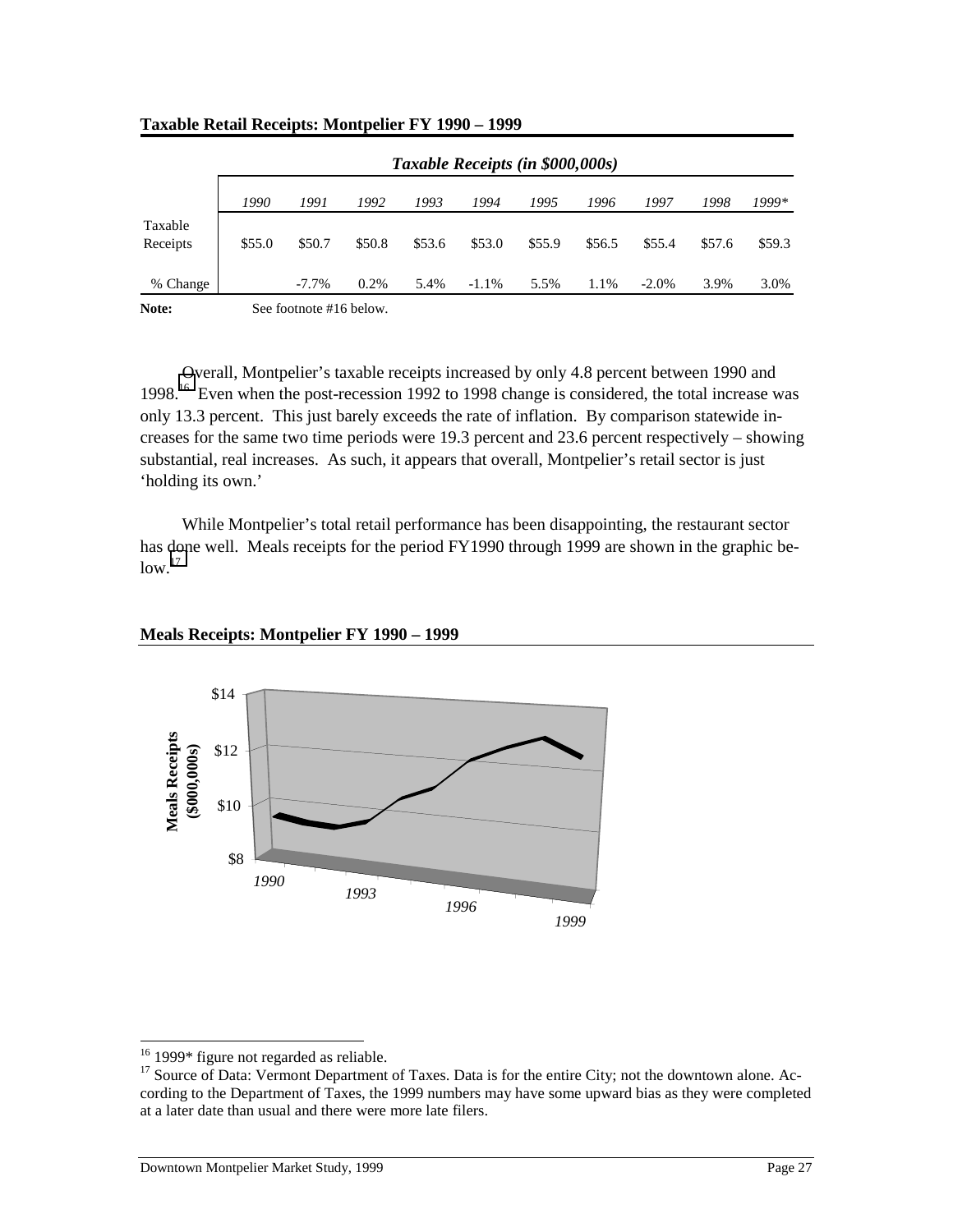Meals receipts increased by 36 percent between 1990 and 1999 and 39 percent between 1992 and 1999. This data confirms the opinion of most contacts with knowledge of the downtown – the restaurant sector has done well in recent years. This strong increase in meals receipts has occurred as the downtown's restaurant offerings have increased, making it a destination point for people looking for a place to eat out.

#### *Comments*

- In contrast with most downtowns, Montpelier contacts could not readily list a number of new retail establishments that they think are needed in the downtown. For the most part, contacts feel that the range of goods available in downtown is broad and that it covers both day to day and specialty shopping needs. Further, they recognize that a small downtown cannot serve all shopping needs and concede that a substantial segment of the market's retail dollars are spent in strip centers and big box stores in the Barre-Berlin-Montpelier area and, to a lesser extent, in the greater Burlington area.
- The restaurant sector can continue to expand. The percentage of the total food dollar spent in restaurants will increase past the 50 percent point during the next decade. Further diversification of the restaurant base will draw increase the downtown's reputation as a destination eating spot. Restaurants and arts oriented facilities already report the broadest geographic markets of any of the downtown's businesses.

Expansions to the restaurant sector should be developed with the understanding that the population is aging. Diners in the 45 to 64 years age group will be attracted by: convenience (easy parking), easy to read menus, comfortable furnishings and an atmosphere that invites casual clothes.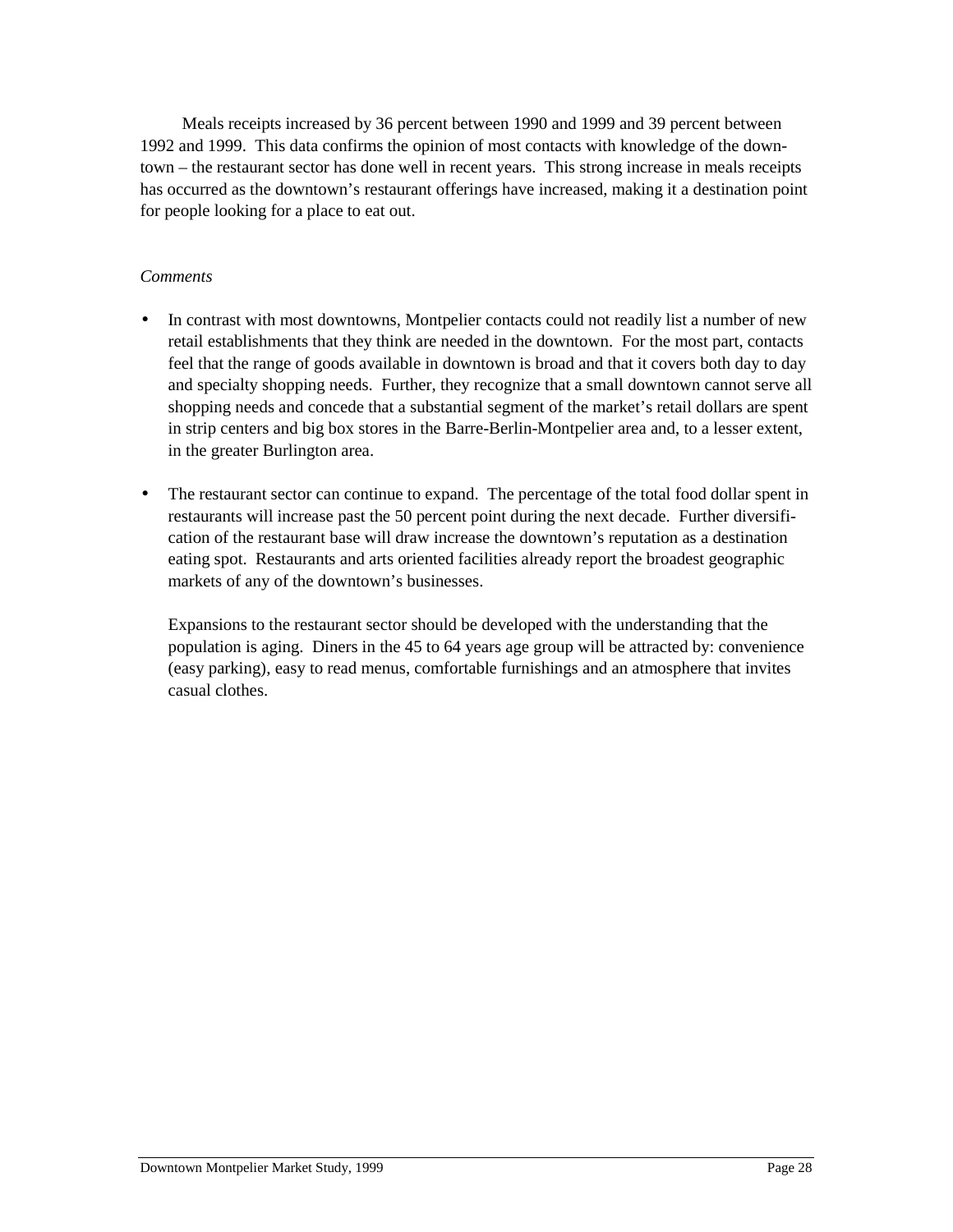## **Findings and Recommendations**

The study research and analysis resulted in a number of findings and recommendations, as listed below:

#### *Database*

- The business database is an excellent tool, but is hampered by the lack of data for public sector businesses (Government, Social Services).
- Manipulation of the database for purposes of categorization must be well documented. If the process is not well documented, it will be difficult to make future time period comparisons.
- It is recommended that the business database effort be redone every three to four years to track changes in the downtown and to identify trends early.
- The business database should be coupled with a real estate database. Ideally, the database would show space use by businesses as well as available occupancies. Further, a real estate database should also track market rental rates and building sale pricing. A strong real estate database will be particularly helpful tool for business recruitment efforts. The *Occupancy and Rental Rate Study* contains much of the real estate data. Coupled with the business database, this would be a strong tool for downtown planning and business development efforts.

#### *Housing*

• The current trend toward conversion of housing units to office space will be difficult to halt, particularly where zoning and location dictate that the 'highest and best use' is commercial and professional office space use. It is apparent that there is a strong market for office space and that this market is gaining strength in the current economic climate.

The City may want to consider providing incentives to developers/converters who incorporate residential units into their redevelopment plans (Tax Relief, Density Bonus, etc.). There *is* a market for quality rental or ownership housing in the downtown.

• While it will be difficult to slow down conversions in commercial zones, the City should hold the line on residential neighborhoods that are immediately adjacent to the downtown. The residential population within an easy walking distance of the downtown generates a significant amount of downtown business and contributes to the liveliness of the commercial area. The downtown captures a significant portion of this population's retail and service dollars. Conversion of these neighborhoods to commercial use would be a significant loss.

Further, it will be important to maintain a 'seamless' and attractive pedestrian connection between the downtown and the adjacent neighborhoods. Downtown sidewalk/streetscape projects and infrastructure maintenance programs tend to be under-emphasized on the edges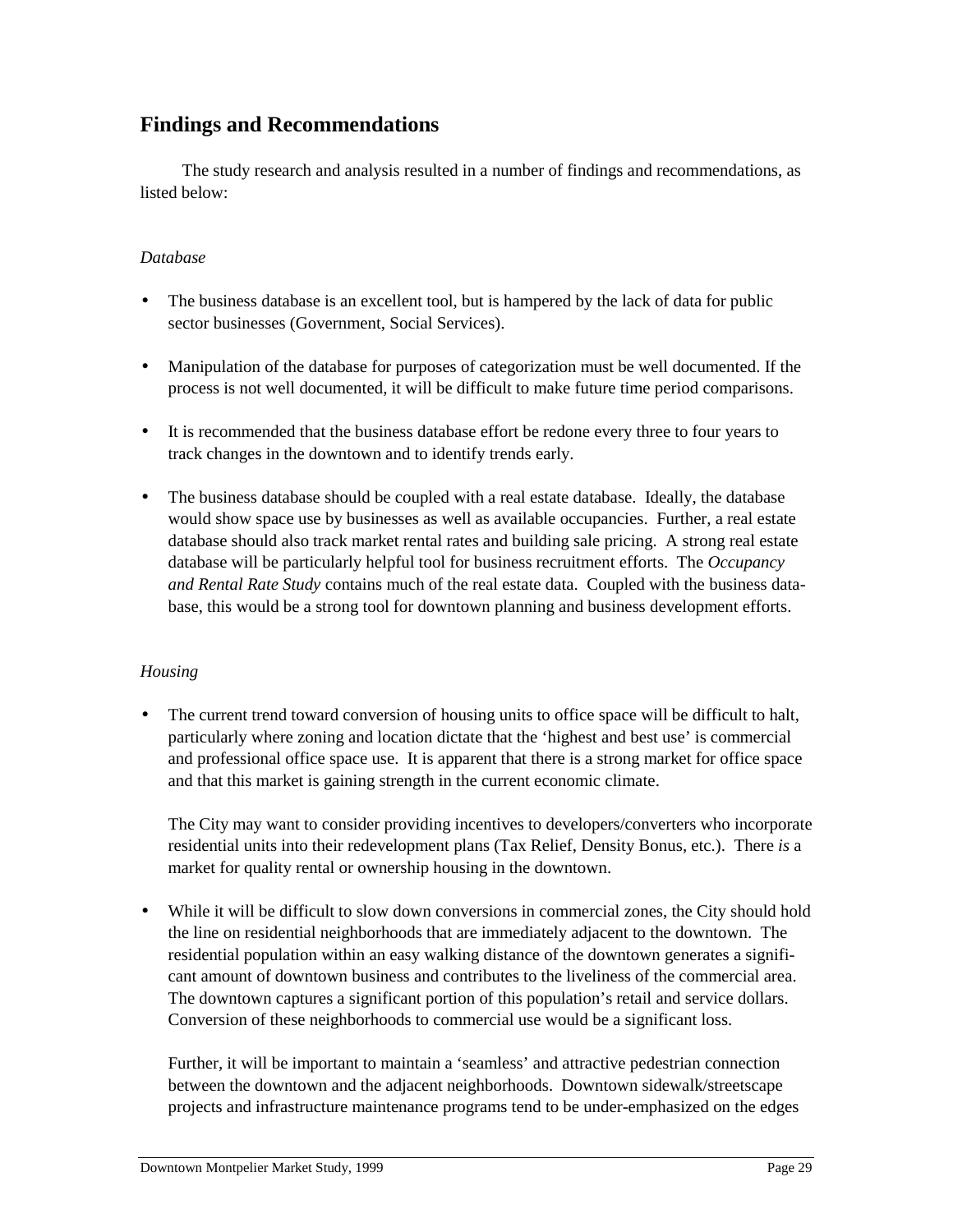of the commercial area. As such, the walk to and from the commercial core can become less attractive. Infrastructure maintenance programs should emphasize these connections.

• With the exception of several apartments that are described as 'nice' and now rent toward the higher end of the market, there is virtually no 'upscale' housing in the defined downtown area. Several contacts noted that there is a small market for nicer rental or condominium units in the downtown. While the typical small Vermont downtown doesn't have sufficient cultural resources to support this kind of housing, Montpelier's combination of cultural facilities, restaurants, employment opportunities and walking access to basic commercial services suggest that this market does exist. In addition, there are a number of single or married households without children in the area who might choose this kind of housing option. Upper end housing should take advantage of the downtown's natural features (riverfront) and should be located immediately adjacent to, rather than in the commercial core area.

#### *Retailing*

- Two retailing principles are important to keep in mind:
	- Wherever possible, new uses should complement existing businesses. Virtually any store manager in any downtown can list other businesses that, because of their presence, bring additional customers to their store. The relationship between downtown's restaurants and arts facilities is obvious. When possible, seek new businesses that have a complementary relationship with the downtown market.
	- Successful downtowns seek to be successful in market niches, rather than attempting to be all things to all people. The traditional downtown, which served all of the shopping needs of the residents of its trade area, is no longer a reality. Downtown Montpelier currently has niches in; restaurants, arts and specialty shops oriented toward travel and tourist trade. Significantly, the downtown has also retained convenience (day to day) shopping (hardware, groceries).
- Projections indicate that consumer spending on food away from home will increase from the current 44 percent of total food dollars to 53 percent of the total food dollars by 2010. As such, the market for restaurants and other food service businesses will improve. As the population ages, customers will increasingly seek: convenience (easy parking), easy to read menus, comfortable furnishings and a casual atmosphere.

Research indicates that customers from all markets use the downtown's restaurants – even if they do no other shopping in the downtown area. As recent experience in downtown has shown, the restaurant business thrives on clusters – a variety of eating choices within walking distance. There is market and potential for additional restaurants in the downtown, particularly if they offer diversity in menu and market appeal.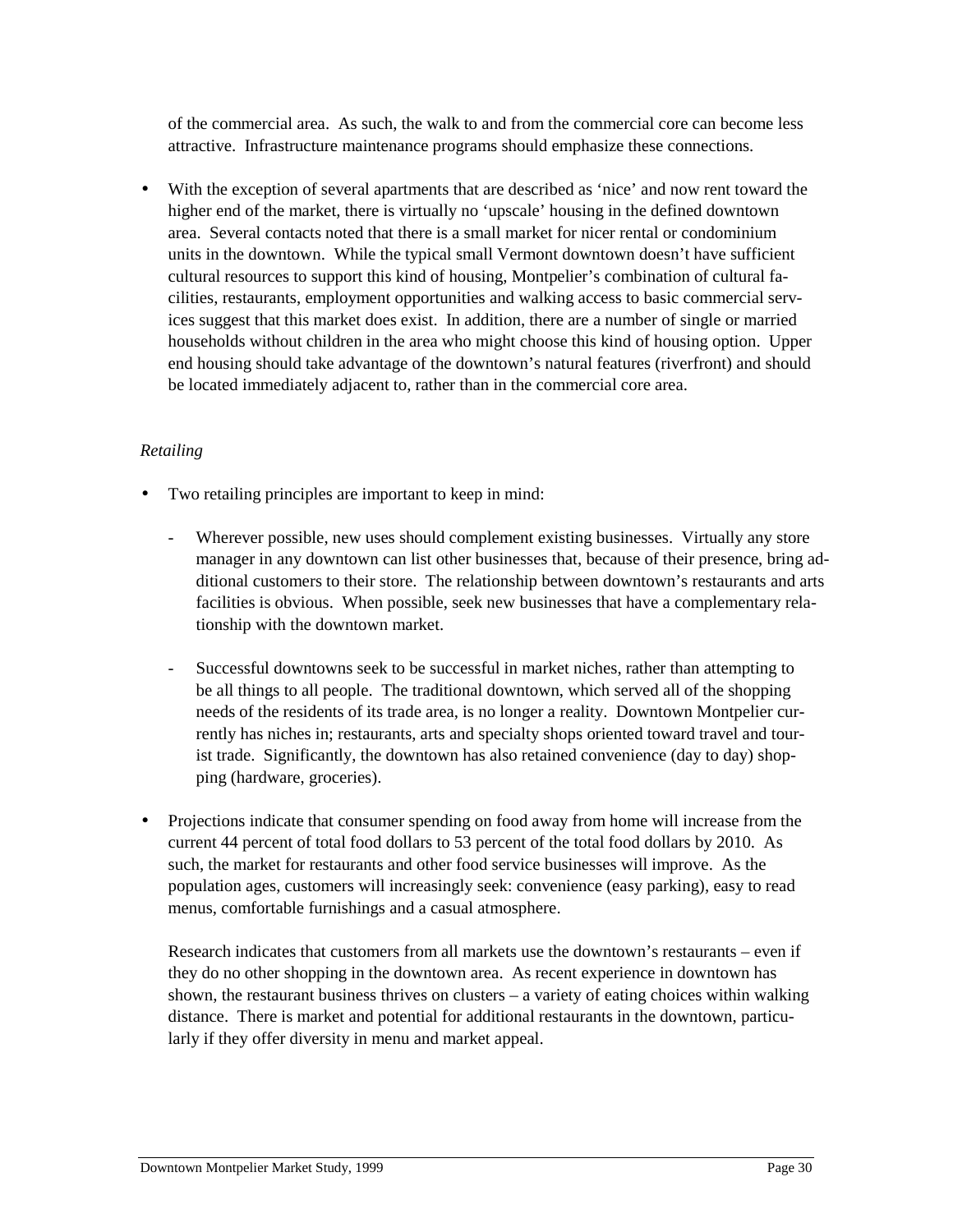#### *Downtown Marketing*

• Recent downtown marketing in northern New England has tended to focus on community values and 'supporting downtown.' This message has come across to most people. Unfortunately, while these same people express support for downtown, most shoppers still spend their money elsewhere. There have to be good reasons to shop downtown.

Downtown must differentiate itself from shopping centers, malls and big box stores. As such, downtown Montpelier's two major strengths – Service and Unique Products – should be emphasized. Several business operators report that they have won customers back from big box stores by offering personalized service and product knowledge. Downtown retail marketing should highlight 'service stories' – instances in which a downtown business operator has gone out of their way to; provide a service, locate a hard-to-find item, provide additional value by steering a customer toward the right product.

• E.commerce appears to offer a real opportunity for the downtown's small business operators, if sufficient thought and investment goes into the creation and maintenance of web sites. During the past two years, the web has established itself as a good place to get information regarding products and services – this situation continues to improve as web sites offer more real content. During the past year, it has also become evident that people will buy *some* products direct from a web site.

Montpelier's specialized retailers have an opportunity to build successful web sites – and increase sales – by focussing on a specialty area. Good web sites not only sell, they inform the browser and link that information to goods and services. There are already several examples of Montpelier retailers who have built strong web sites and increased overall revenues.

E.commerce will grow dramatically during the next five years and will have an impact on traditional retailing. However, the 'touch and feel' experience of shopping from store to store is not likely to be totally replaced, particularly for tourists and travelers who regard shopping as recreation.

The downtown needs to offer a centralized arts  $\&$  cultural calendar. Further, crosspromotional programs (Dinner and Theater) are highly successful and should be encouraged.

#### *Downtown Organization*

- There are too many organizations dealing with downtown issues these groups often deal with the same issues and sometimes have goals that conflict. Montpelier has embraced the National Main Street organizational model, but has yet to bring in all the players.
- Downtown commercial building and commercial landowners are critical players in an ongoing improvement program. Based on contacts made in the course of this analysis, it appears that many of these individuals/businesses are not tied into the downtown program. As such, it is difficult to track occupancy/vacancy, market rents and other indicators that can be used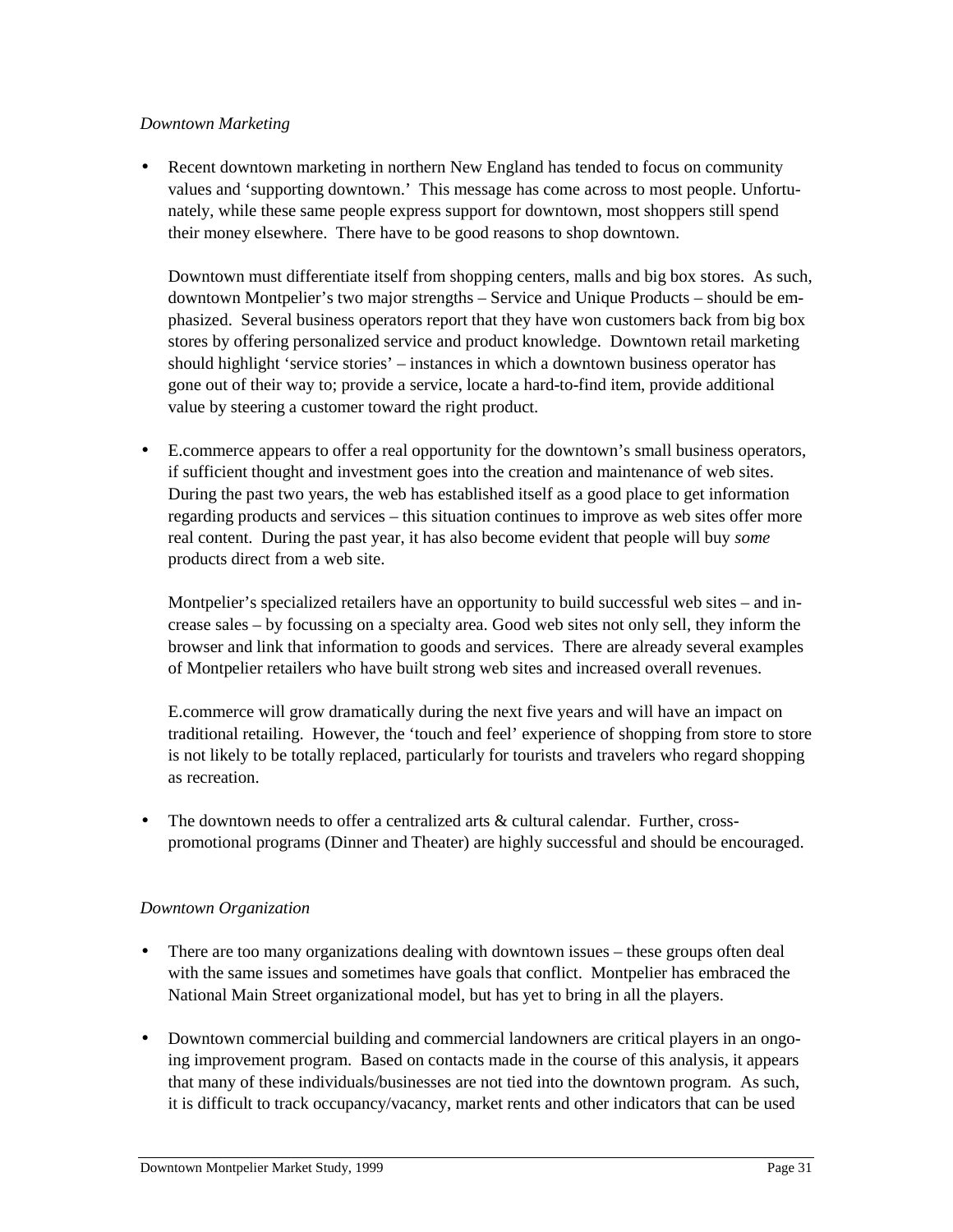to measure economic activity in the downtown area. Active landlords are essential components in successful business recruitment programs (see below), as they are aware of commercial space availability and quickly move to accommodate new businesses. More significantly, development and infrastructure improvement programs have limited chance for success unless this group is involved in the planning stages.

#### *Business Development and Recruiting*

• Montpelier lacks an 'expediter' to work with prospective new businesses seeking to locate in the downtown and/or developers seeking real estate opportunities in the downtown. In the past, businesses/developers have been frustrated by the city's perceived lack of commitment to helping them locate in the downtown. This has been particularly frustrating for individuals who have perceived their project to be low priority.

Clearly, the City will not want to empower an individual with the ability to locate business or development projects without completing required reviews. However, the presence of an individual who can act as an advocate, making sure reviews are timely and that all available sources of assistance are tapped can make a significant difference to business people. A formal 'expediter' program can make the difference between attracting a good business or losing it to another community.

- Given current trends, any significant commercial/office additions to the downtown will occur along State Street in the state government area or in the Stone Cutters Way area. For most observers, the downtown is a tightly defined area in the immediate vicinity of State and Main. It will be essential to make that pedestrian connection to the area as seamless as possible, so that it becomes a part of the 'walking downtown.'
- Montpelier needs to keep an active business recruitment program in place. A downtown recruitment program is similar to regional industrial development programs in some respects, but is far more attuned to the needs of a small retailer or service business.
	- *Marketing Materials -* have materials ready to present to a potential downtown retailer or service business. These materials should provide: background on the community; background demographics and market information (elements of this report); background on improvement plans for the downtown, and; listing data on spaces which could be suited to the prospect.

The City's web page [\(http://www.montpelier-vt.org\)](http://www.montpelier-vt.org/) is an important component of this marketing program. The City has directed much of its marketing resources toward the development and maintenance of the web page, which is intended to serve a number of functions. The web page has been useful for business recruitment purposes – resulting in a number of inquiries. In addition to keeping the web page up to date and informative as possible, it will be important to ensure that persons using 'search engines' can easily find the page.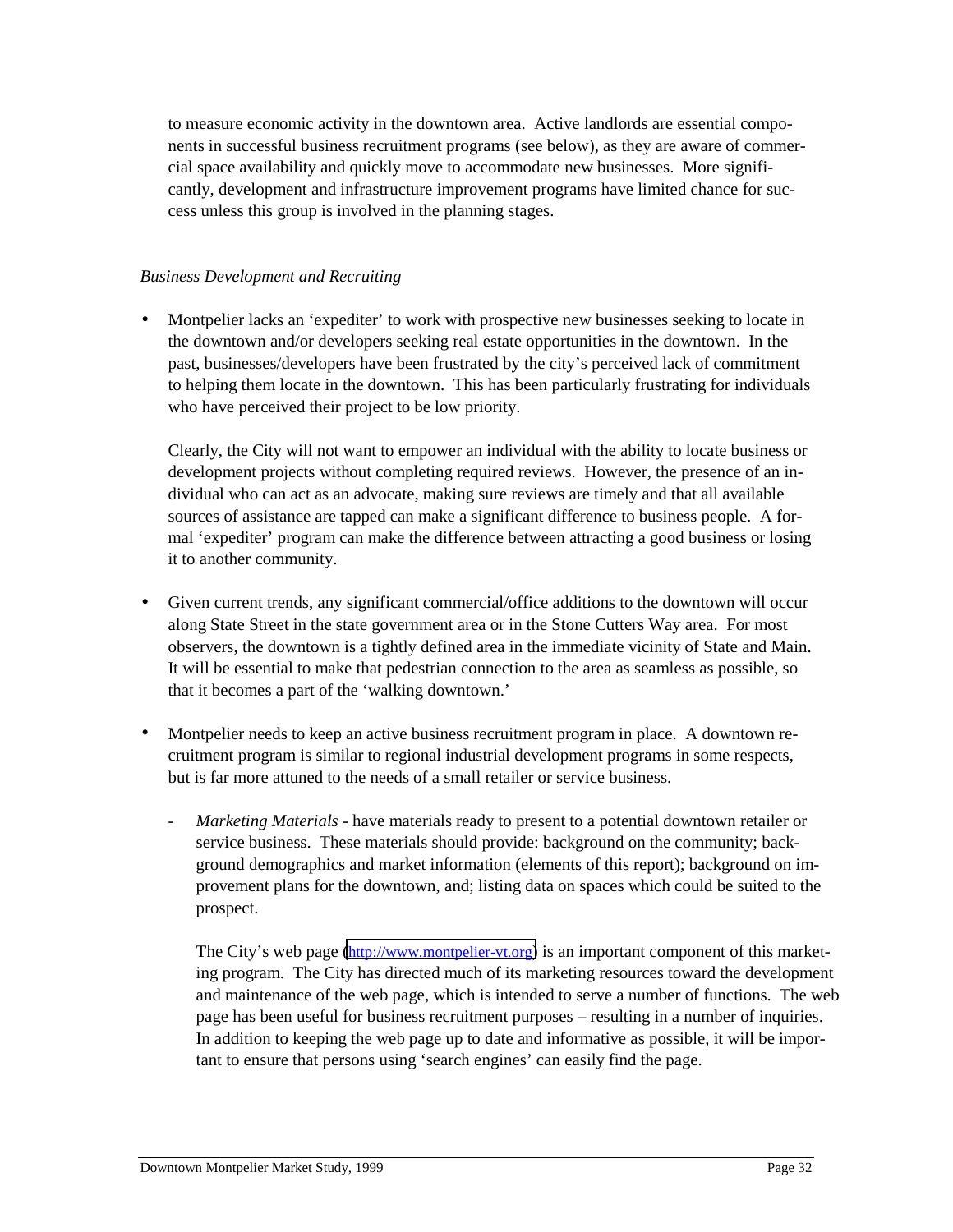- *Project Team -* a multi-disciplinary team should be in place that is charged with identifying, contacting and following-up with prospects. This team will actively seek out prospects, meet with them and present appropriate materials, work locally to find a suitable location and accommodate individual needs and, follow-up with the prospect until they decide to locate in town. This team will work with the City's 'expediter.'
- Make sure that commercial real estate brokers are fully informed about the project team's activities. Brokers will play an important role here—both in terms of bringing potential retailers to Montpelier and for generating ideas regarding the use of buildings.
- *Target Prospects -* the project team will identify types of retailers/businesses that they will seek out for Montpelier. Once these priorities are set the team should complete field visits to other communities throughout the region to identify specific retailers who meet their needs and who can be targeted for the recruitment process. Experience shows that retailers who have already gone through the process of starting up a store and reacting to markets over time have the best prospects for success in a new venture. While any start-up effort should be encouraged, the best pay-off will come from working with experienced retailers.

#### *Public Infrastructure*

- Experience in downtowns throughout the northeast makes it clear that public investment in infrastructure is crucial to achieving higher levels of investment and development in downtowns. Communities that proactively provide required infrastructure and fully maintain that infrastructure effectively create a positive development environment and find that they can successfully leverage substantial private investment.
- A comfortable walking environment is one of the keys to a successful downtown. Spacious, well maintained sidewalks, benches, well maintained paving, lighting, public gathering spaces and landscaping all contribute to a commercial core in which pedestrians are comfortable and willing to spend more time patronizing downtown businesses.

There is concern regarding the City's maintenance of pedestrian systems. Specifically, a significant number of contacts mentioned sidewalks in poor condition and a non-existent litter pick-up program. Further, a number of contacts feel that the City is not committed to sidewalk and pedestrian system beautification. There is too little attention paid to plantings, banners and other aesthetic elements of the pedestrian system.

- Pedestrian/bicycle connections throughout the downtown and to the areas immediately adjacent to the downtown – are critical. The City should seek ways in which to better connect adjacent areas, including Vermont College, the National Life office park and the developing area around the Hunger Mountain Coop.
- There does not appear to be a shortage of parking spaces in downtown. However, most observers feel that the parking system is not well managed with respect to: (1) fine-tuning so that meter time limits are consistent with the most likely usage pattern in the area; (2) crack-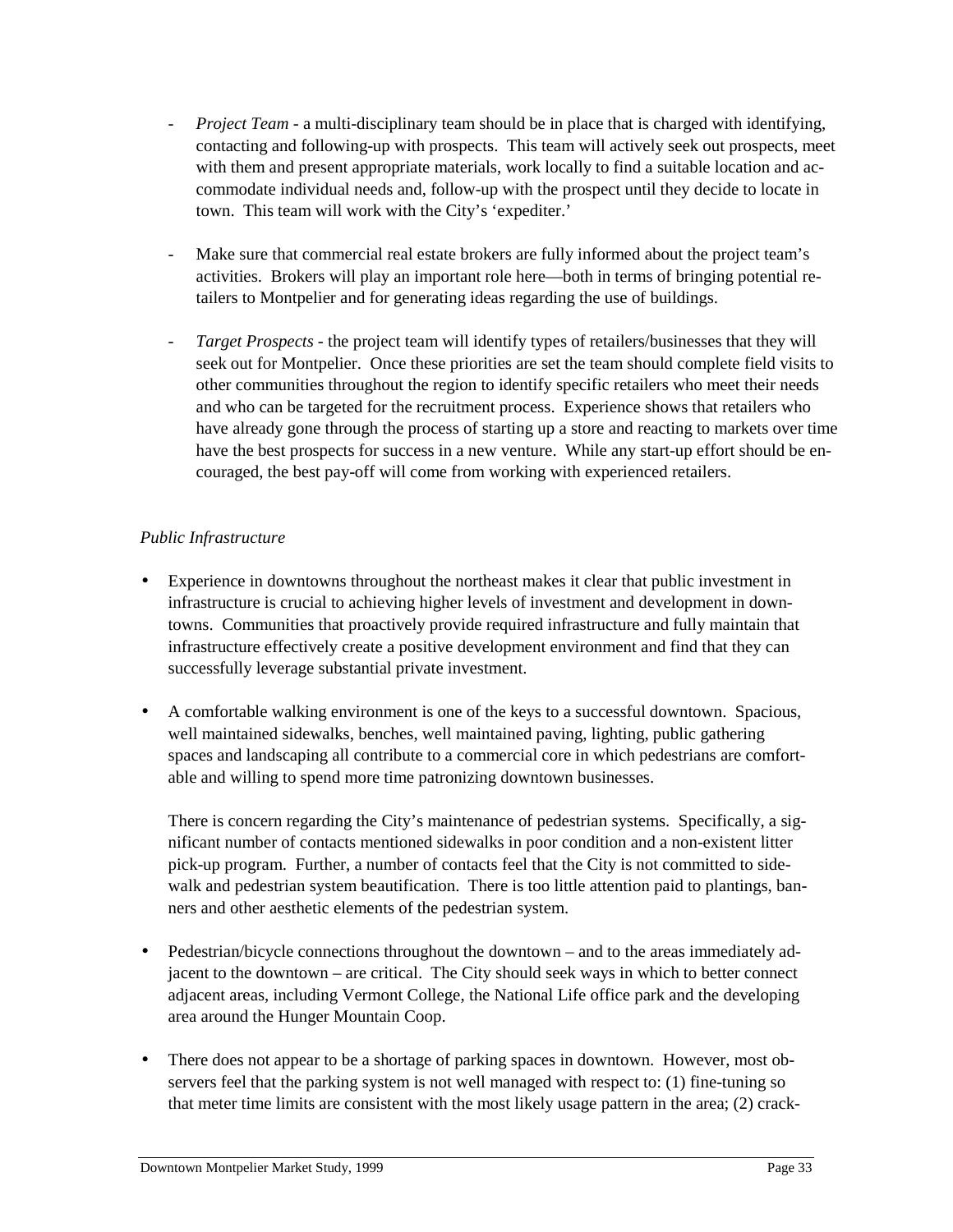ing down on 'meter-feeders' and (3) providing incentives for downtown workers to park in remote lots to open up more spaces for shoppers.

• An outdoor cultural event facility would be an excellent complement to downtown's current offerings. Places for people to gather (formally or informally) clearly create additional ambiance in a downtown.

#### *Travel/Tourism*

• Cultural heritage tourism is the fastest growing segment of the national market. The average traveler – and particularly the average Vermont traveler – is getting older.

Montpelier should not discourage family travel – but should recognize that its primary attractions (Government, Historic Buildings, Specialized Shopping, Restaurants, Culture) are of more specific interest to an older traveler, typically travel parties that do not include children. The City should emphasize these points in brochures, the web site and other marketing materials and should work with educational institutions to develop programs for older travelers.

- The evidence makes it clear that travel activity and thus the demand for lodging is increasing in Montpelier. Due to the introduction of new supply and increasing demand, Montpelier rooms revenues increased by 93 percent between 1993 and 1998.<sup>18</sup> It is recommended that additional lodging capacity be sought, particularly within walking distance of the downtown. Bed & Breakfasts and Country Inns are particularly interesting for Vermont travelers and offer a good use for larger residential structures that no longer can be efficiently used as single family homes. Further, these kinds of properties have shown strong growth in recent years, easily outdistancing the performance of the lodging industry as a whole.<sup>19</sup>
- A strong link with Elder Hostel would be beneficial. Elder Hostel has become a major force in travel for older Americans at a surprising range of income levels by combining a comprehensive travel catalog with opportunities for education mixed with sight-seeing and cultural immersion. The Vermont College campus could offer an excellent opportunity to bring this highly successful program into the downtown.
- Higher education in alternative forms also appears to offer opportunities for the downtown. The success of programs like Elder Hostel make it clear that older Americans are extremely interested in learning and that this learning does not always need to take place in a formal degree-oriented setting. The aging of the baby boom combined with their affluence and increased leisure time, will result in strong growth for alternative educational programs. Montpelier's existing educational institutions provide a strong base from which to take advantage of this market.

 $\overline{a}$ <sup>18</sup> Source: Vermont Department of Taxes.

<sup>19</sup> Source: PKF Consulting, *Beds, Breakfasts, and Bucks,* December 1999.